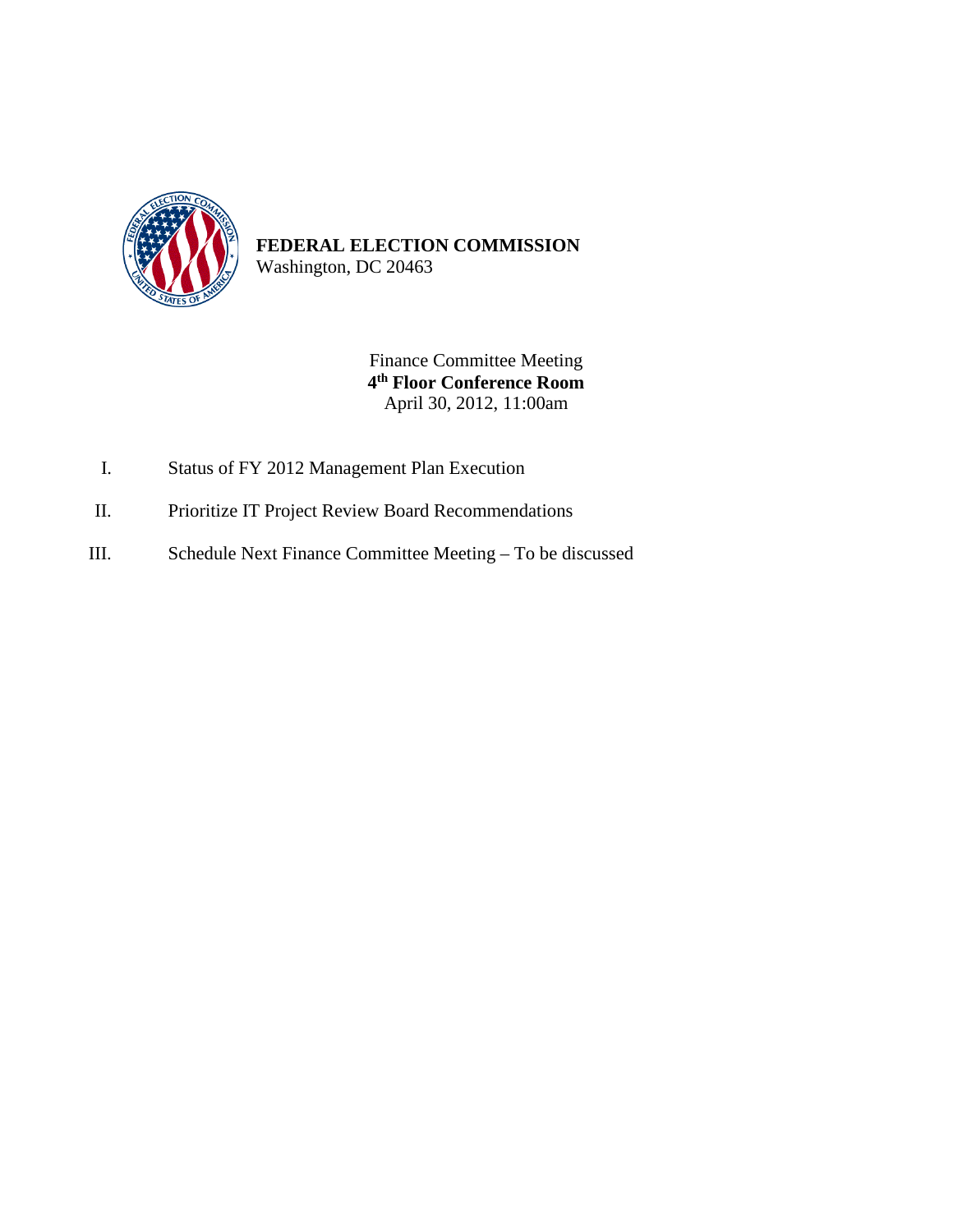

Washington, DC 20463

Finance Committee Meeting **4th Floor Conference Room** October 23, 11:00 am

- I. Budget Summary of FY 2012
- II. FY 2013 Draft management plan for continuing resolution
- III. Financial statement audit for FY 2012
- IV. Schedule Next Finance Committee Meeting To be discussed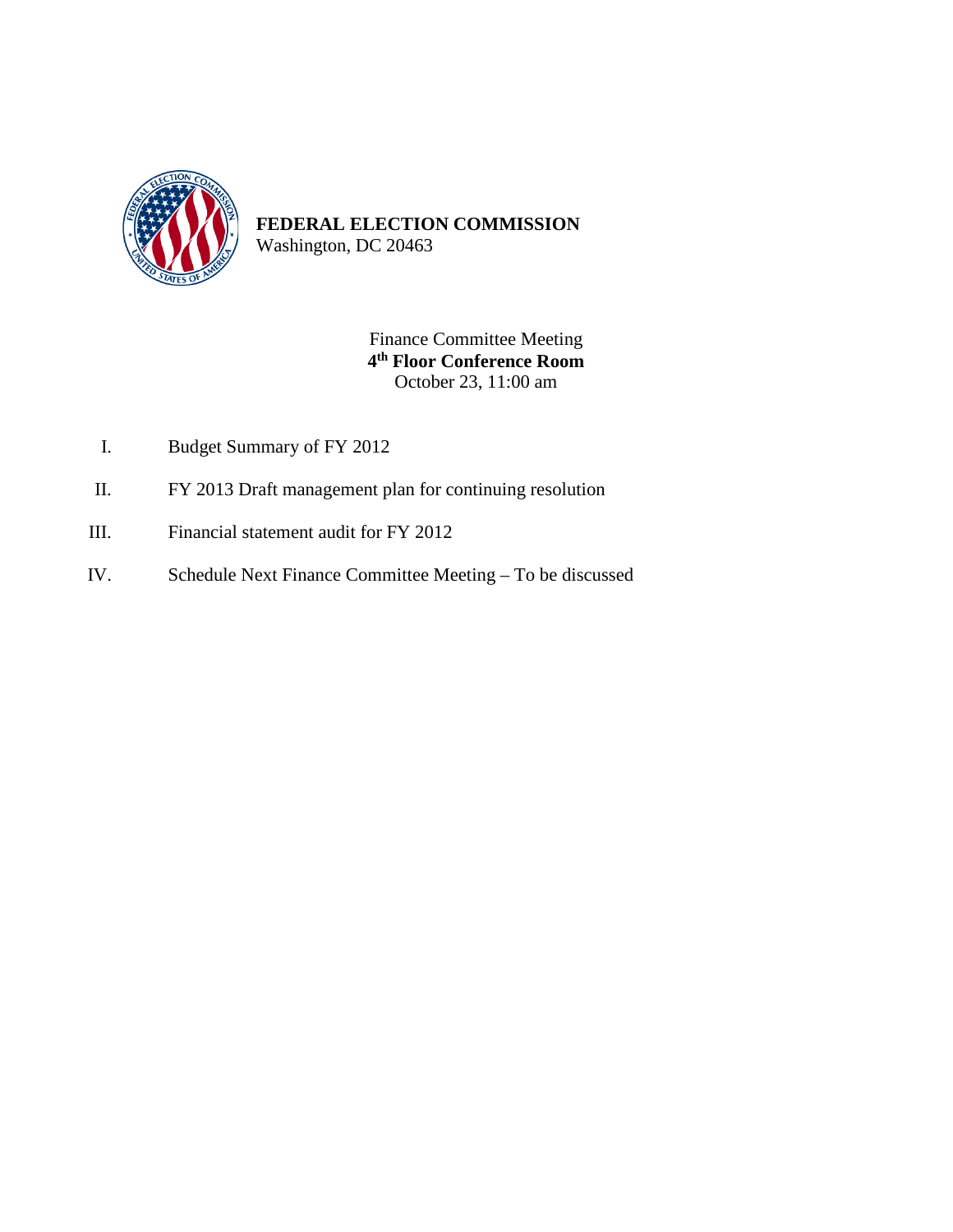

Washington, DC 20463

Finance Committee Meeting **4th Floor Conference Room, Room 417** Wednesday, November 19, 2:00 pm

- I. FY 2013 Execution of management plan for continuing resolution
- II. Sequestration
- III. Schedule Next Finance Committee Meeting To be discussed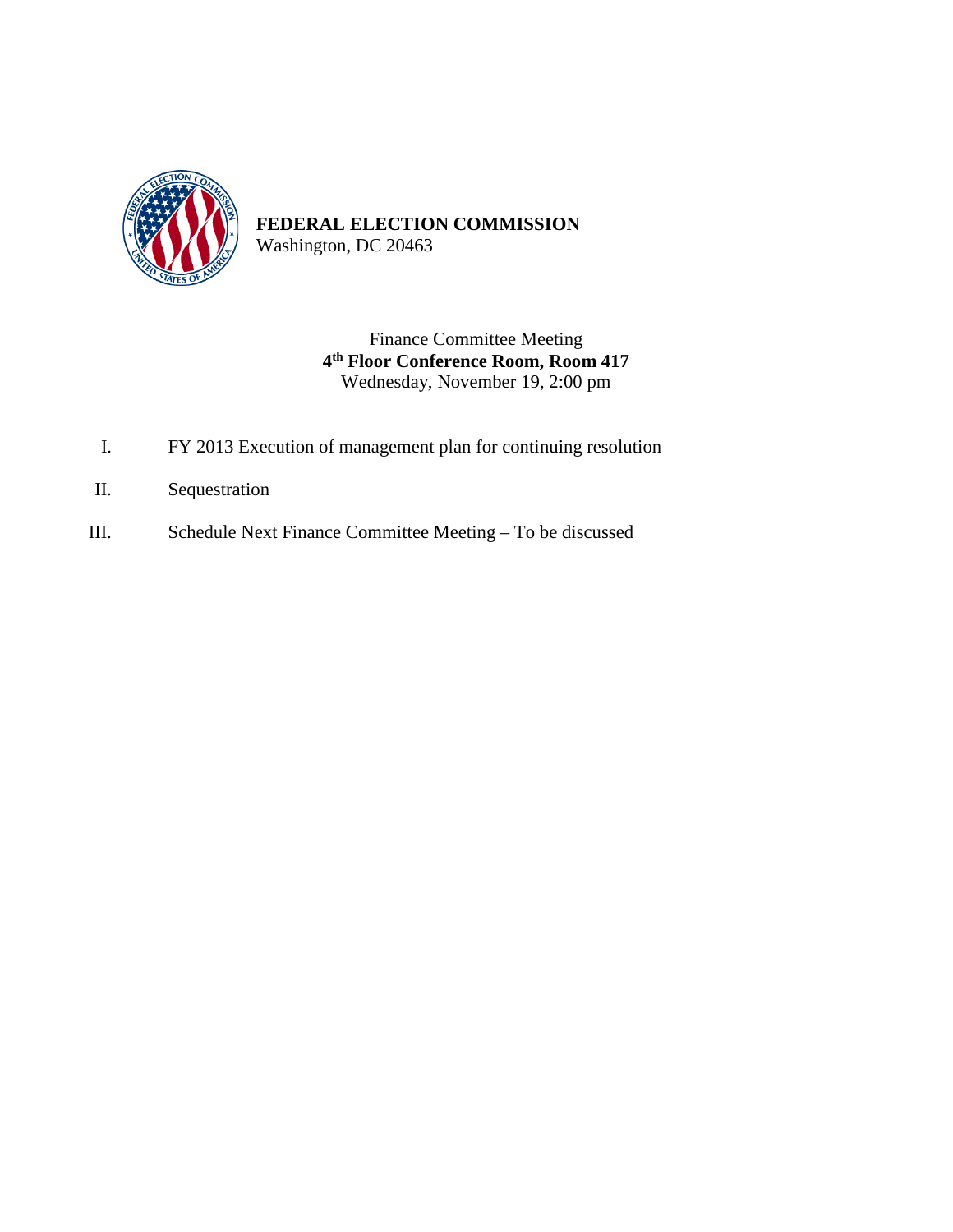

Washington, DC 20463

#### Finance Committee Meeting **2th Floor Conference Room, Room 204** November 29, 2:30 pm

- I. FY 2013 Execution of management plan for continuing resolution
- II. Pass back for FY 2014
- III. Funding level for reasonable accommodations
- IV. Schedule Next Finance Committee Meeting To be discussed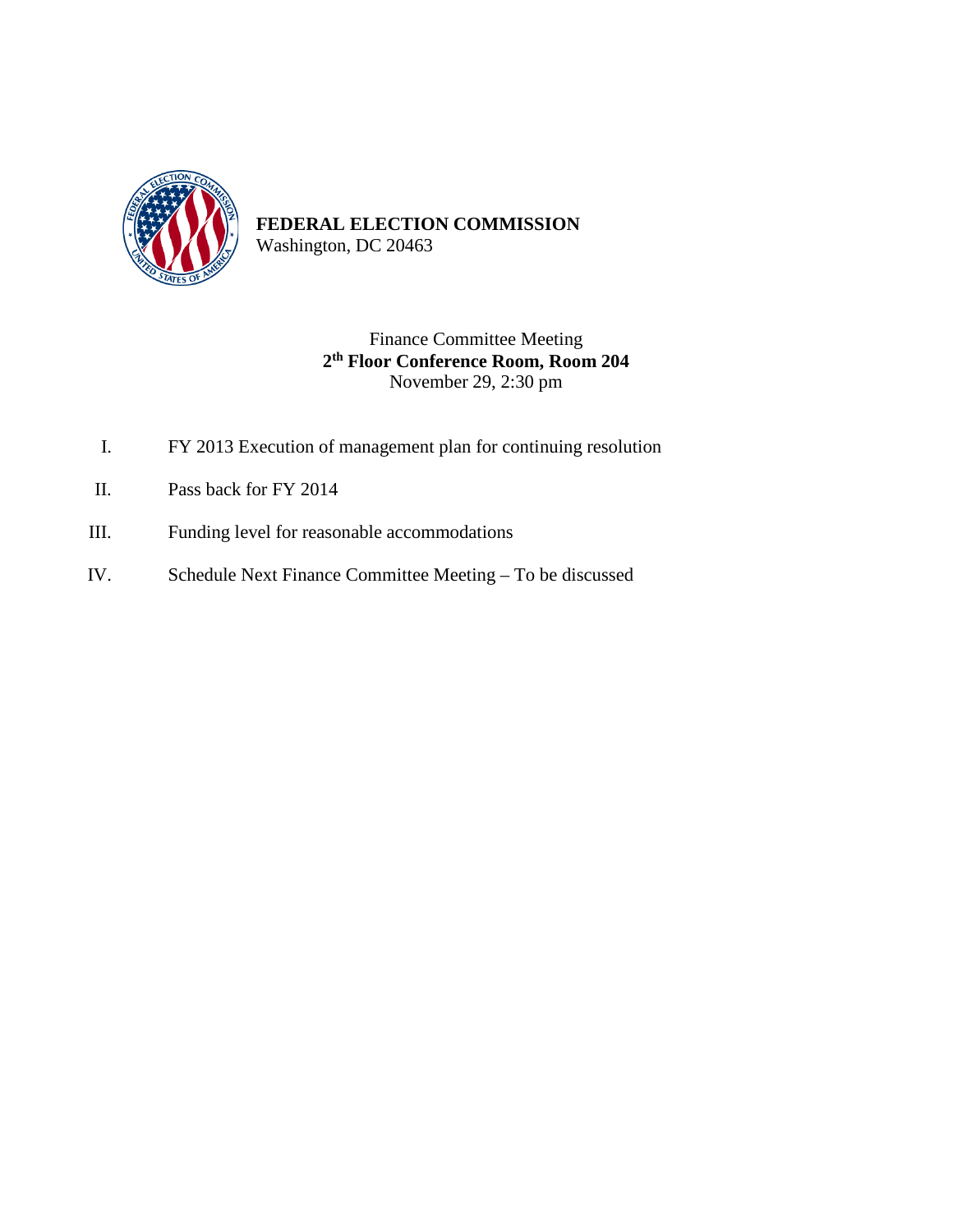

Washington, DC 20463

Finance Committee Meeting **5th floor Conference Room** April 18, 2013, 10:30 A.M.

- I. Discuss the 5% Sequestration reduction
- II. FY 2013 Draft management plan
- III. Carryover of 50% of FY 2012 funding \$168,000
- IV. Accounts Receivable cross servicing with Treasury's Debt Management Service (DMS)
- V. Schedule Next Finance Committee Meeting (TBD)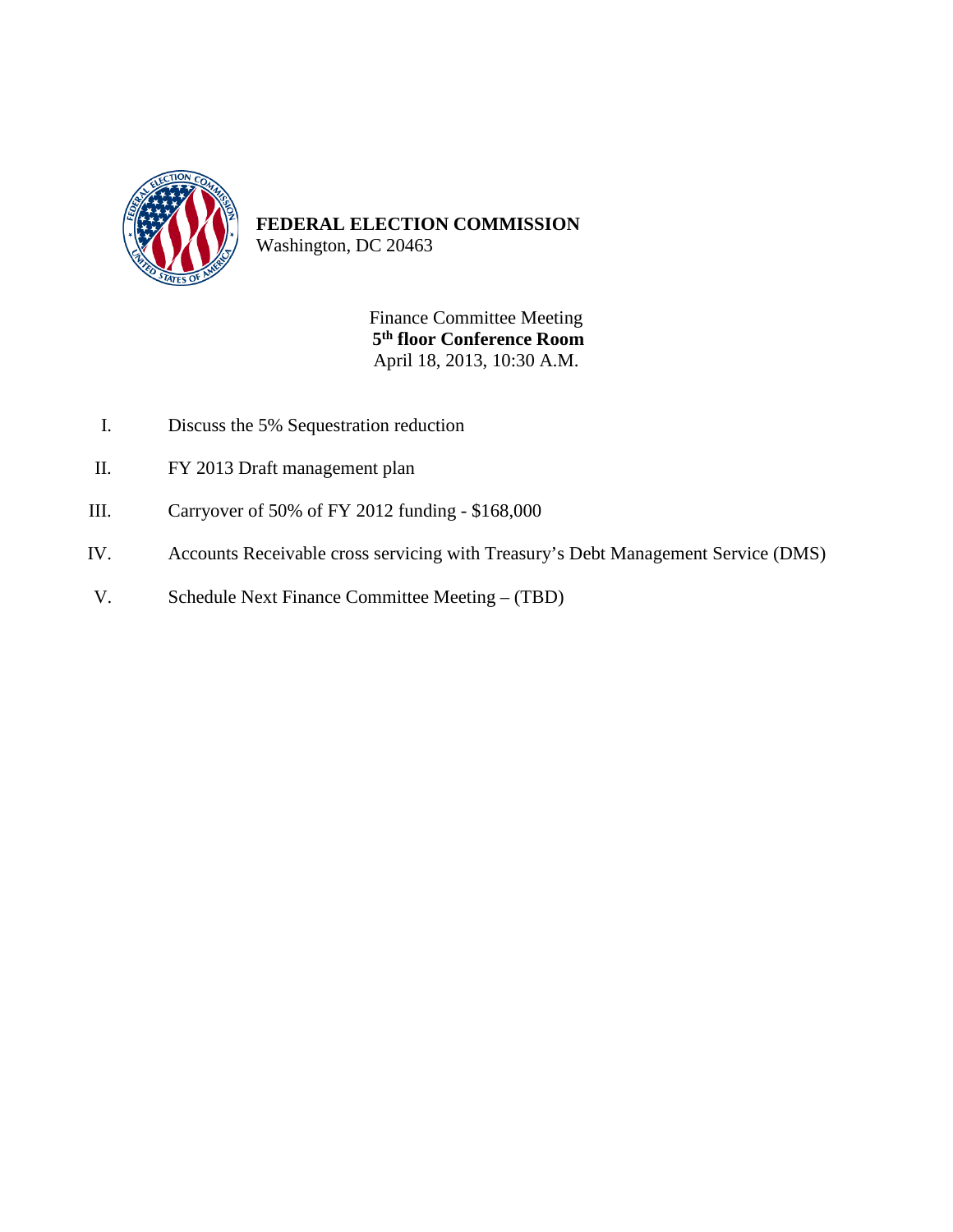

Washington, DC 20463

Finance Committee Meeting **4th floor Conference Room** January 22, 2014, 2:00 P.M.

- I. FY 2014 Draft management plan
- II. Priorities for Personnel and Non-Personnel spending
- III. Congressional Affairs update
- IV. FY 2015 passback and Congressional Budget Submission
- V. Schedule Next Finance Committee Meeting (TBD)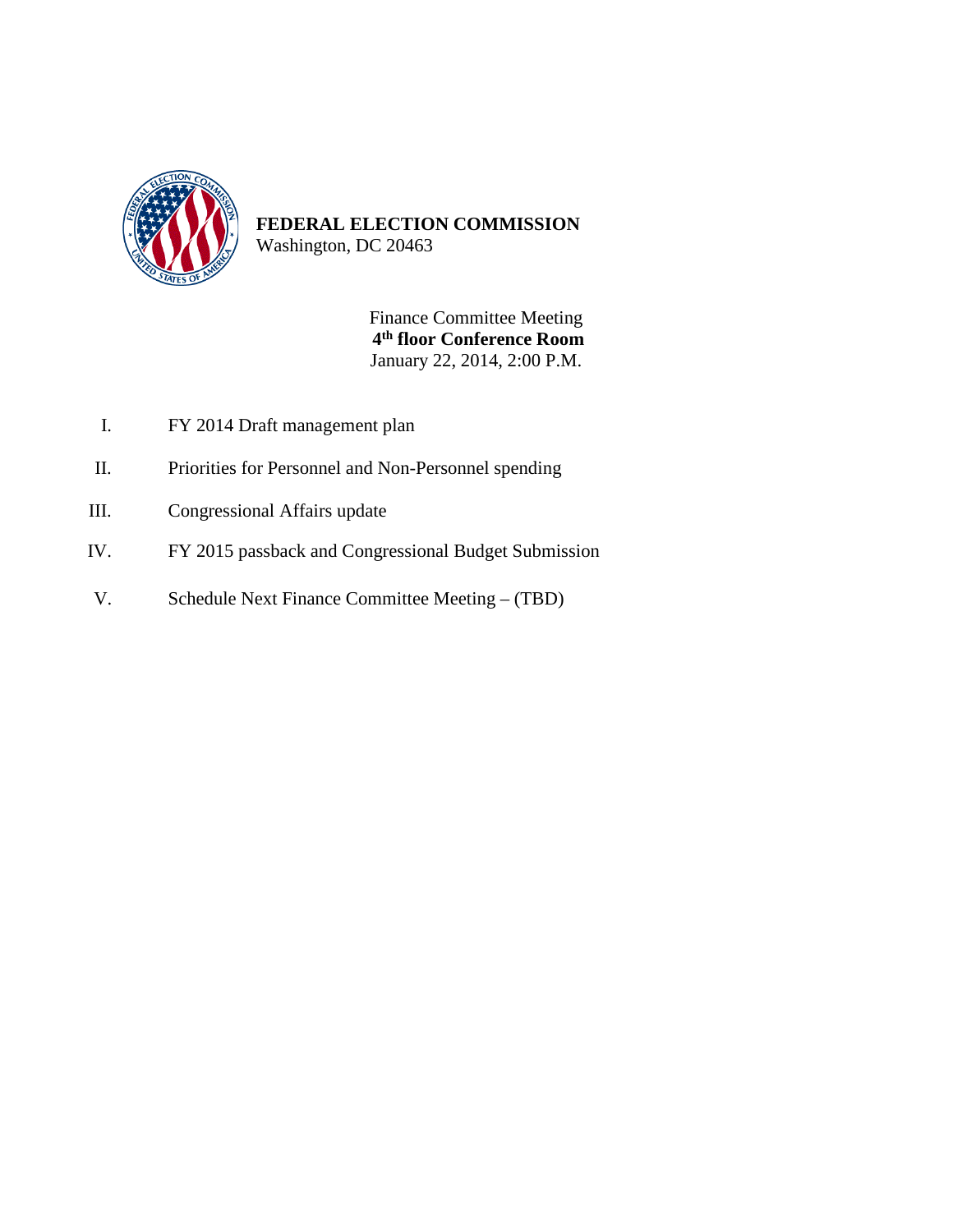

Washington, DC 20463

Finance Committee Meeting **4th floor Conference Room** February 26, 2014, 2:00 P.M.

- I. FY 2014 Draft management plan
- II. Congressional Affairs update
- III. FY 2015 passback and Congressional Budget Submission
- IV. Schedule Next Finance Committee Meeting (TBD)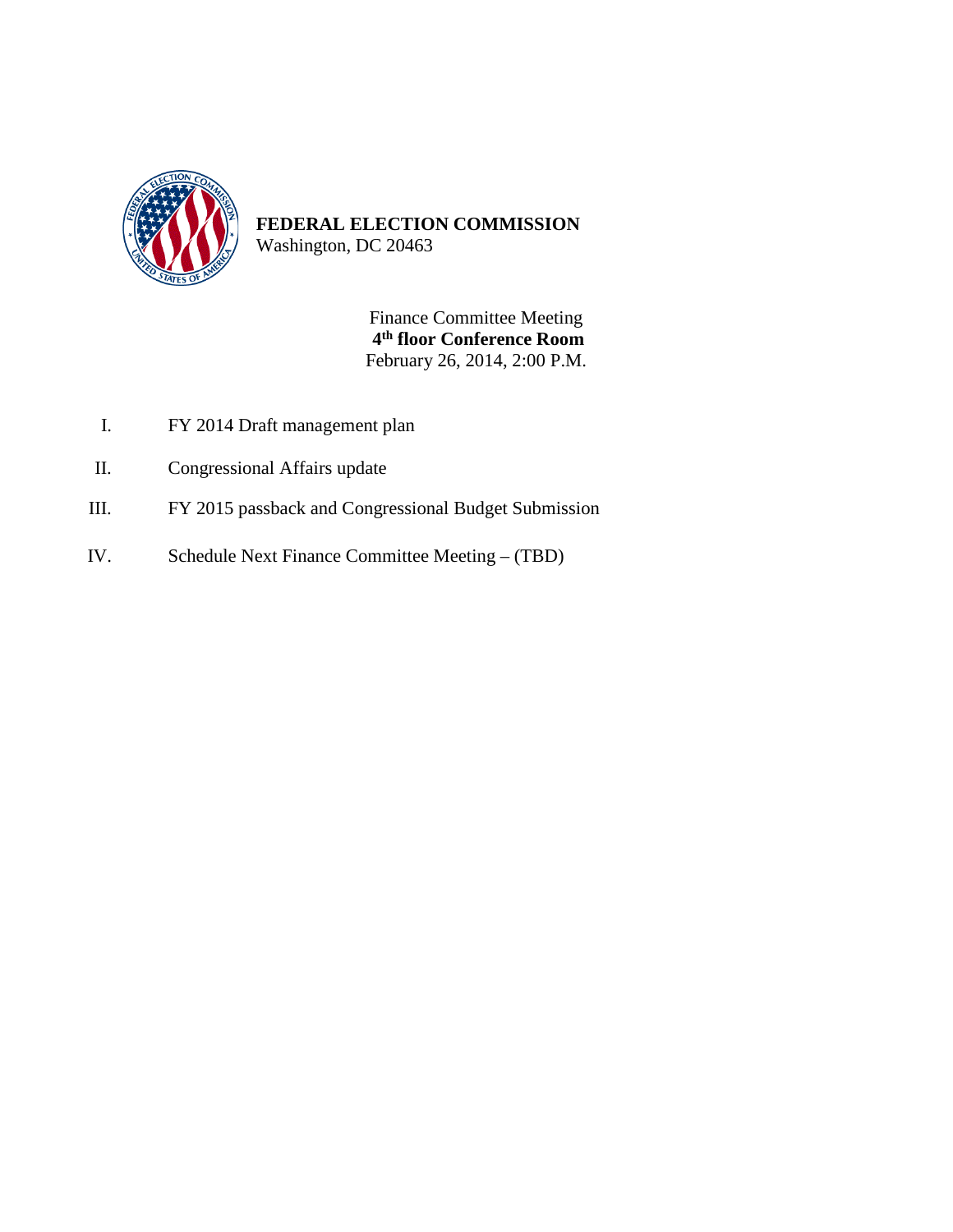

Washington, DC 20463

Finance Committee Meeting **2nd floor Executive Conference Room 232A** June 25, 2014, 2:00 P.M.

- I. FY 2014 year-end funds
- II. Next meeting July 21, 2014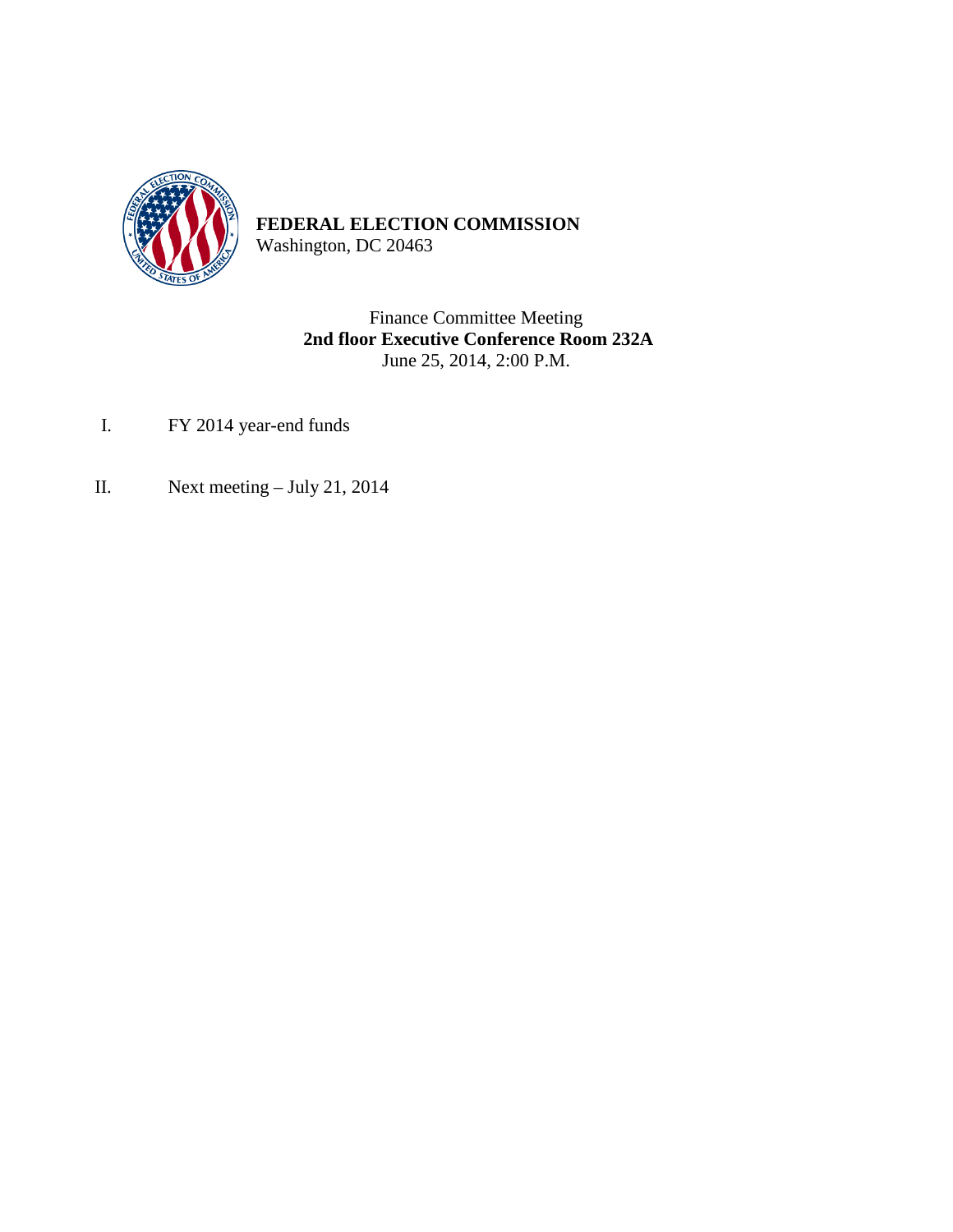

#### **Finance Committee Meeting**

#### **4th Floor Conference Room**

#### **January 13, 2016 - - 2pm**

- I. Discussion Regarding the FY 2016 Management Plan
- II. FY 2017 Congressional Budget Justification
- III. Discussion of Scheduling the next Finance Committee Meeting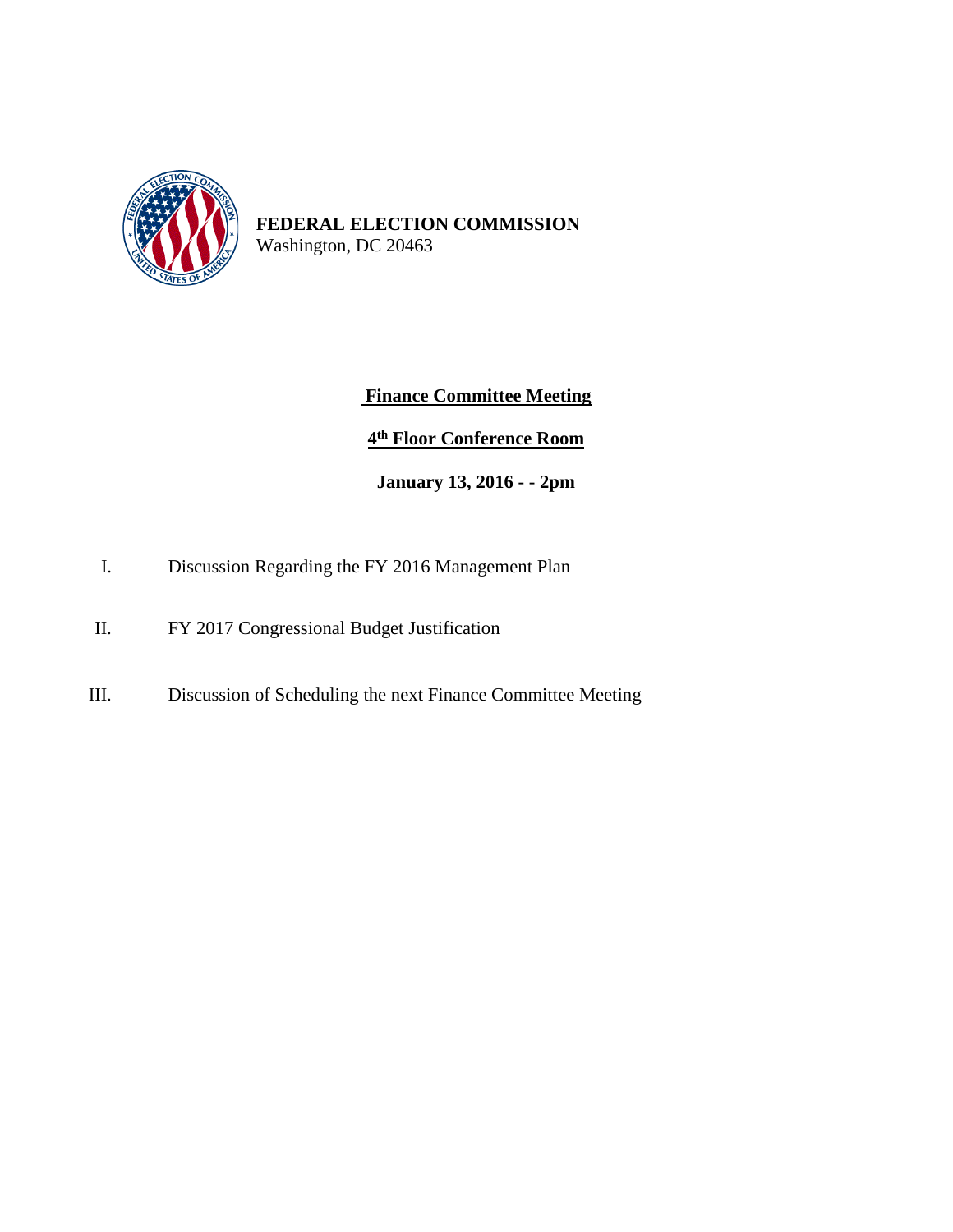

#### **Finance Committee Meeting**

**4th Floor Conference Room**

**February 10, 2016 - 2pm**

- I. Discussion Regarding the FY 2016 Management Plan
- II. Electronic Filing Increase the capacity of E-filing for this election cycle
- III. Increase of OGC positions for staff detailed as EA's and floaters
- IV. Discussion of Scheduling the next Finance Committee Meeting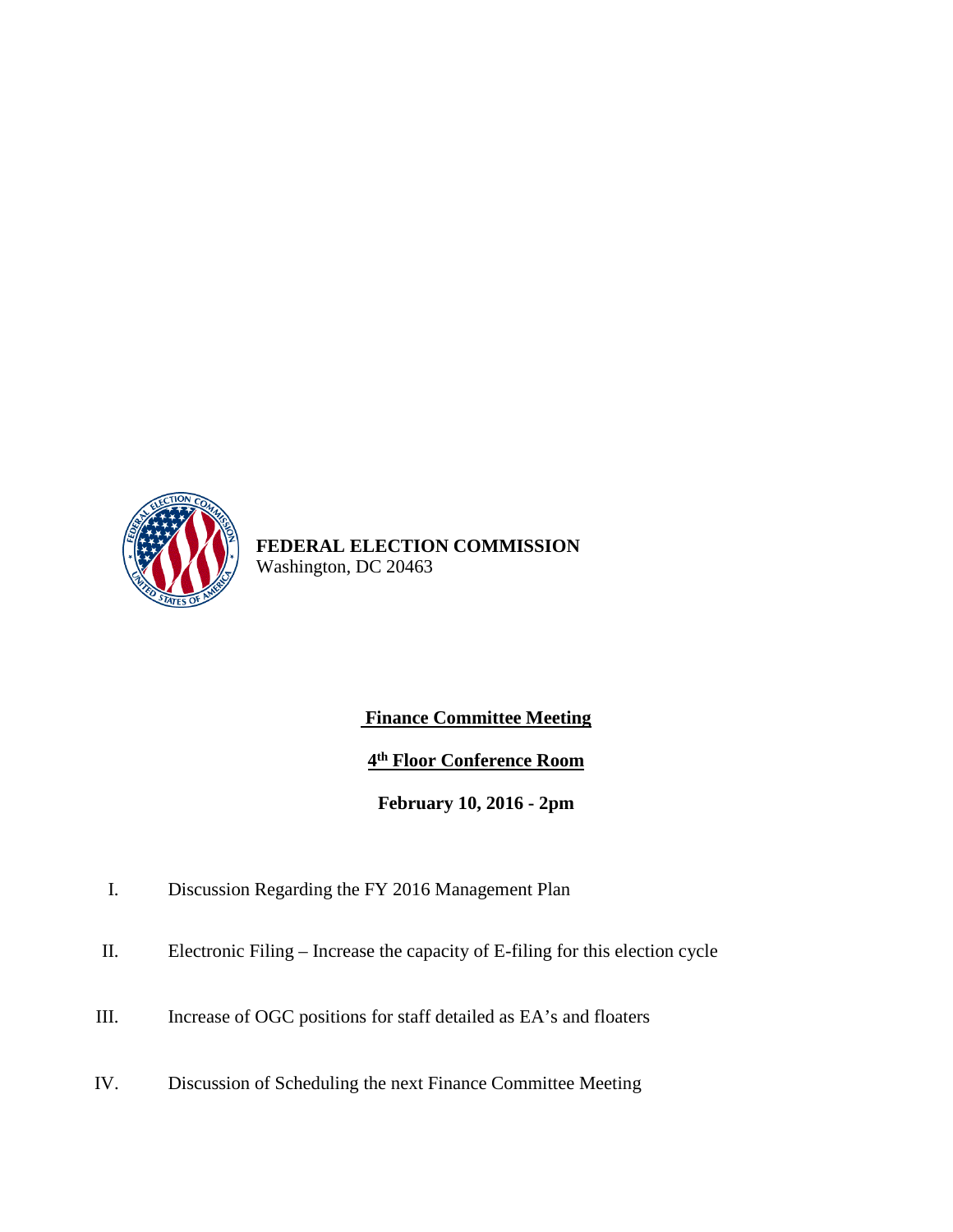

#### **Finance Committee Meeting**

**4th Floor Conference Room**

**November 29th, 2016 - 2pm**

- I. Discussion Regarding the FY 2017, Continuing Resolution
- II. OGC Request FOIA Software
- III. OGC Request Additional Cell phones
- IV. OGC Request Attorney Professional Dues
- V. OCIO 18F Funding Request
- VI. Next Meeting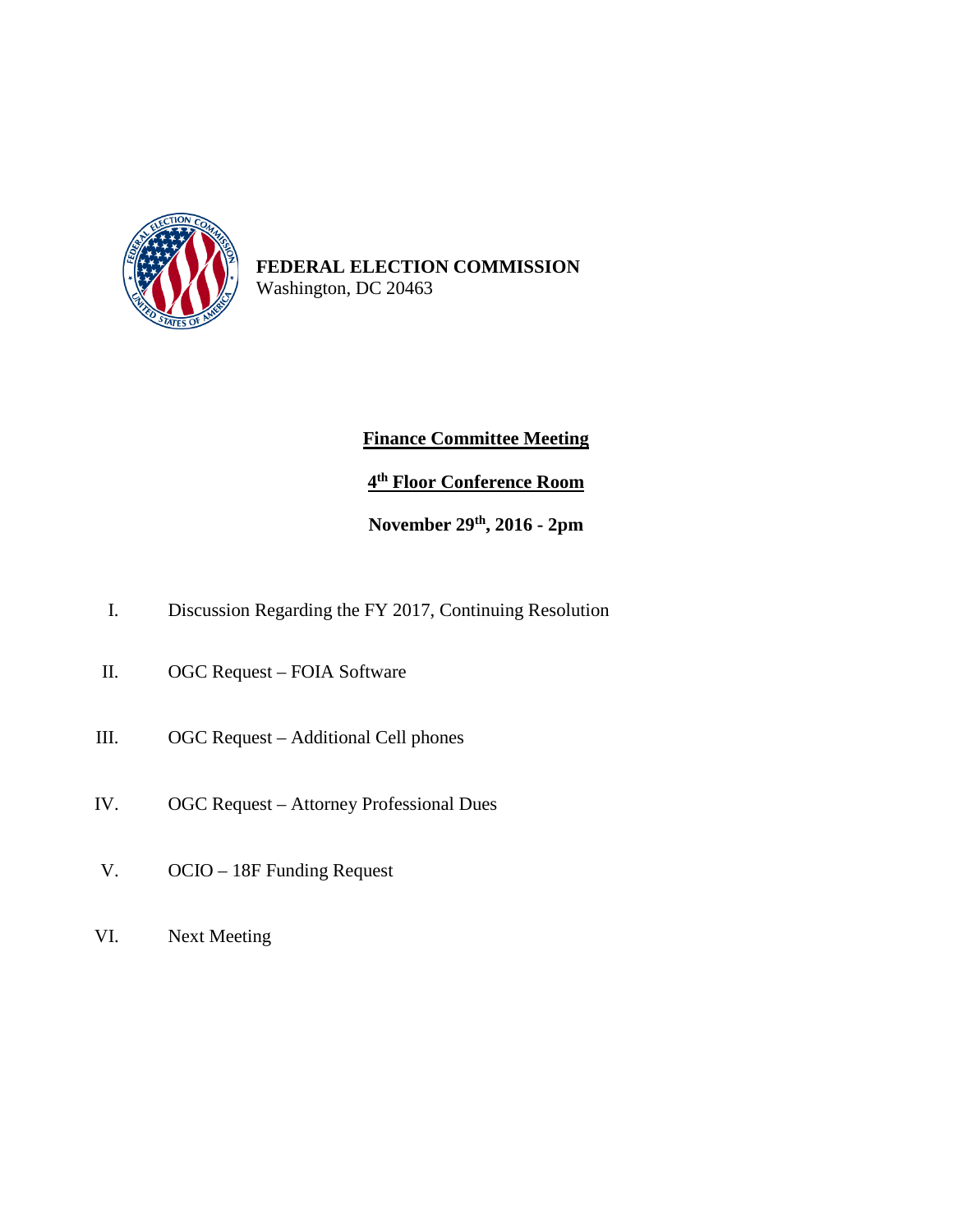

## **Finance Committee Meeting Fourth Floor Conference Room March\_22, 2017, 2:00 P. M. Agenda**

1 Discussion Regarding the FY 2017- Draft Management Plan as of February 28, 2017

- Total CR amount = \$70,983,803, for operations, (may need to revise Personnel Non –Personnel split) – see attached
- As of 3/20/17, approximately \$1.2 million is estimated to be available in Personnel funds
- Does not include funding for awards
- Agency requested \$8M in FY 17 Lease Expiration funds. From CR granted \$4.9 million in 2 year Lease Expiration Funds
- Does not include OGCs funding request for more iphones and payment of Lawyer's Bar Association dues
- Any additional funding request(s)
- Current number vacancies in pipeline for hire = TBD
- Current funding, approximately would allow for hiring 3 to 5, depending on additional attrition, Employees on board PP  $5 = 329$
- Option of requesting 50% of FY 16 lapsed funds, if needed approximately  $$600K\frac{1}{2} = 300K$
- FY 2017 Financial Statement Engagement letter response due by March 31, 2017 – (Chair & Vice –Chair)
- 2 FY 2018 OMB Budget \$71,250,000 Appeal if any, due by the COB 3/22/17
	- See memo dated March 20, 2017
	- 1.9% proposed funding for salary increase would need to be absorbed
- 3 EAC Update and potential implications Duane
- 4 Next Finance Committee meeting April?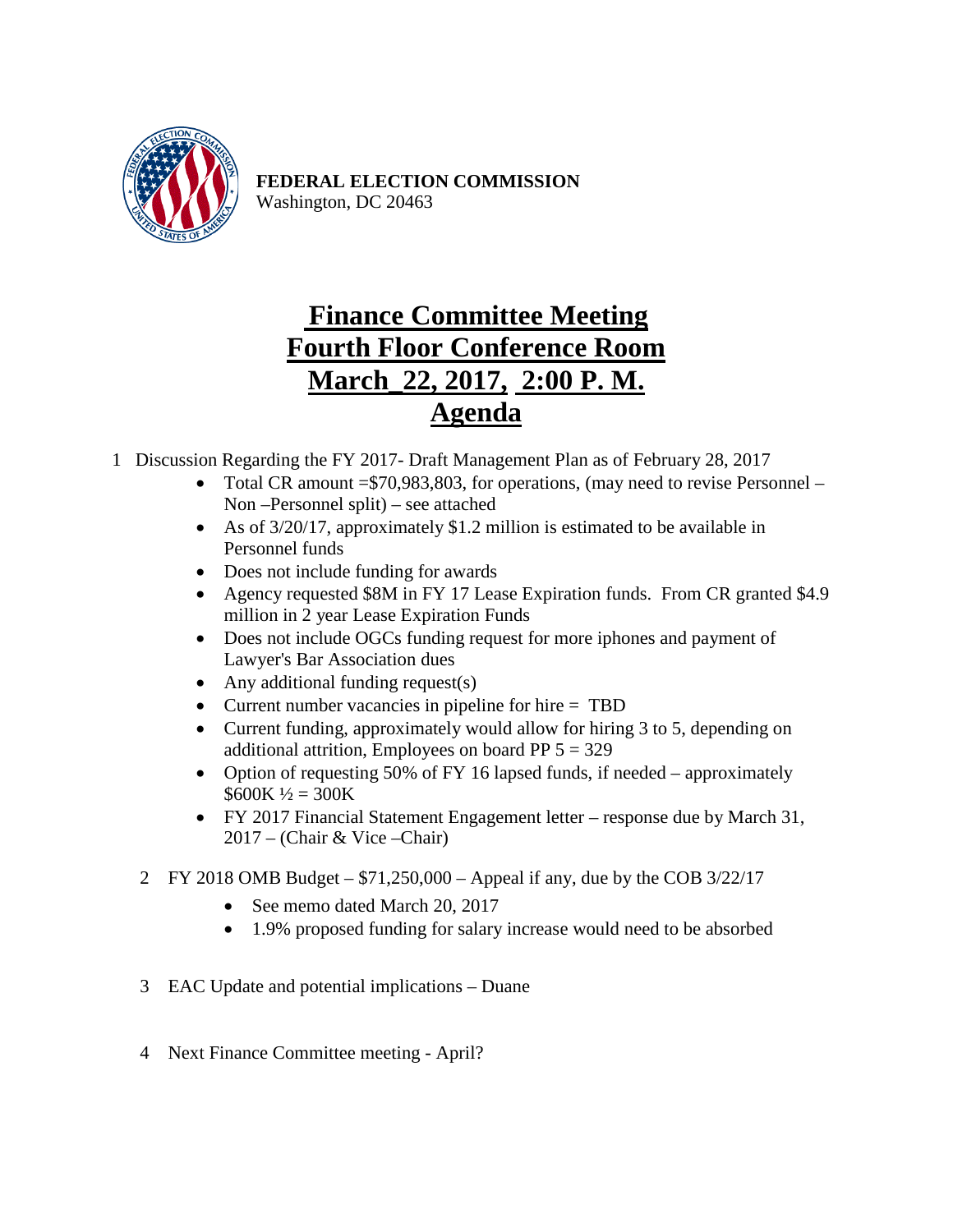

## **Finance Committee Meeting Fourth Floor Conference Room May 11th, 2017, 4:00 P. M. Agenda**

1 Discussion Regarding the **FY 2017**- Revised Draft Management Plan – Need to approve

- 1Its Audit time
- Total  $= $71,119,000$ , for operations,  $-$  see attached Management Plan
- As of 4/25/17, approximately \$1.3 million is estimated to be available in Personnel funds – **Less than 5 months remaining in the FY**
- Funding for awards at approximately \$425,000 is now available
- Agency requested and was granted \$8M in FY 17 Lease Expiration funds.
- Does not include OGCs funding request for more iphones and payment of Lawyer's Bar Association dues
- Does not include any additional funding request(s) New Efiling Architecture
- Current number vacancies in pipeline for hire = TBD
- Current funding projected target is 340 average FTEs. Employees on board PP 7, April  $15^{th}$ , = 325

#### 2 FY **2018** OMB Budget – \$71,250,000 –

- FEC Funding document needs to be to OMB around mid **May**
	- o FEC High level priorities for FY 18 Draft
		- **E** Efiling project
		- Cyber security initiatives
		- Successful move to new leased space
		- Elimination conversion of legacy systems
		- Complying with Workforce Reshaping Executive Order
- 1.9% proposed funding for salary increase would need to be absorbed
- 3 Next Finance Committee meeting June ?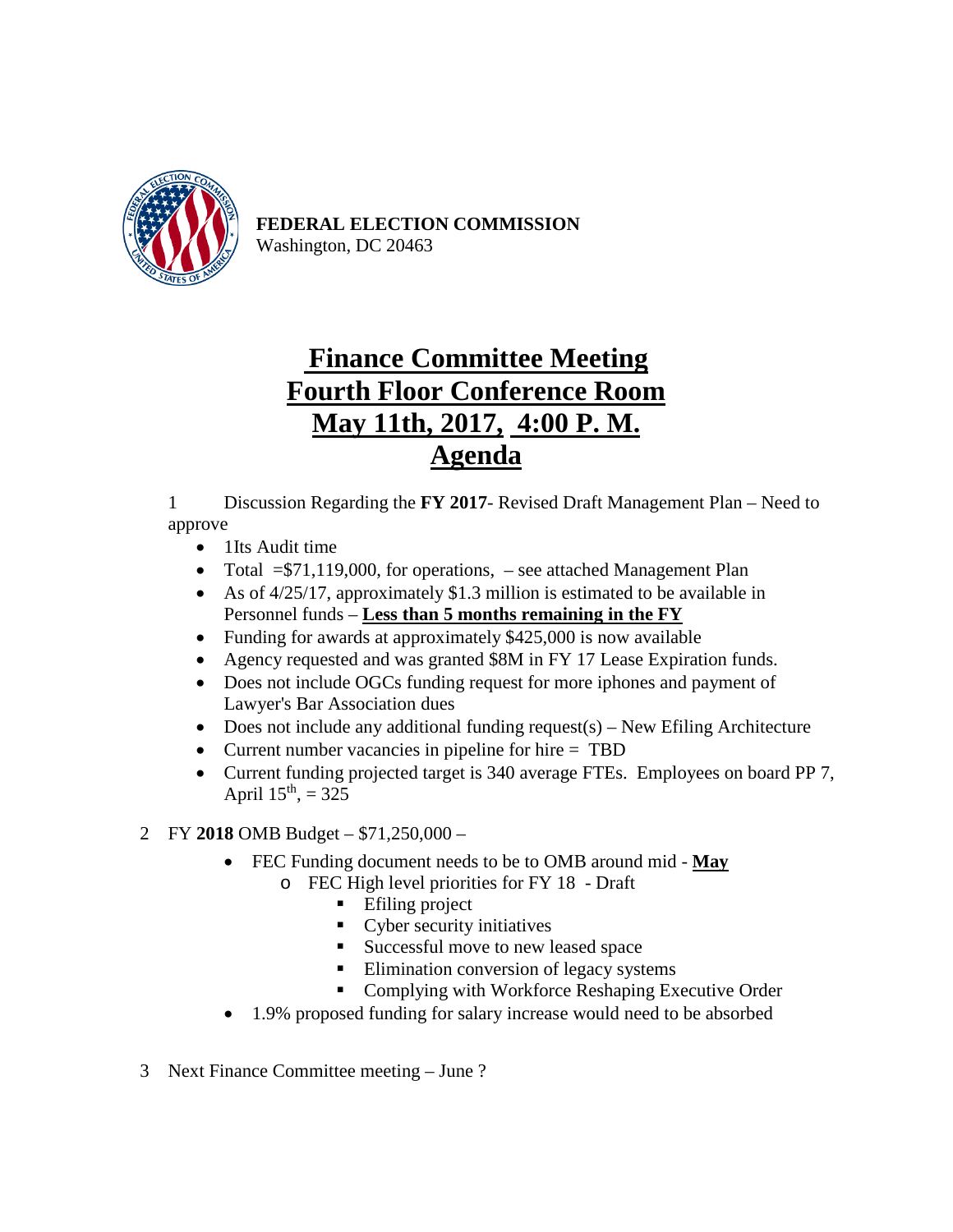

## **Finance Committee Meeting Fourth Floor Conference Room June 8th, 2017, 4:00 P. M. Agenda**

1 Discussion Regarding the **FY 17**- Management Plan approved May 25<sup>th</sup> - Thanks

- Its Audit time
- As of 5/26/17, approximately \$1.0 million is estimated to be available in Personnel related funds – **Less than 4 months remaining in the FY**
- Funding for awards at approximately \$425,000 is now available approval needed
- OGCs funding request for more, iphones and payment of Lawyer's Bar Association dues
- Additional funding request(s) New Efiling Architecture,  $E$  Discovery ? status
- Current number vacancies in pipeline for hire  $= 7 + TBD$
- Funding projected target was 340 average FTEs. Employees on board PP 10, May  $26^{th}$ , = 319
- 2 FY **18** OMB Budget \$71,250,000–submitted May 23–Thanks for your assistance
- 1
- 3 FY 2019 Budget call in process
- 4 Next Finance Committee meeting July?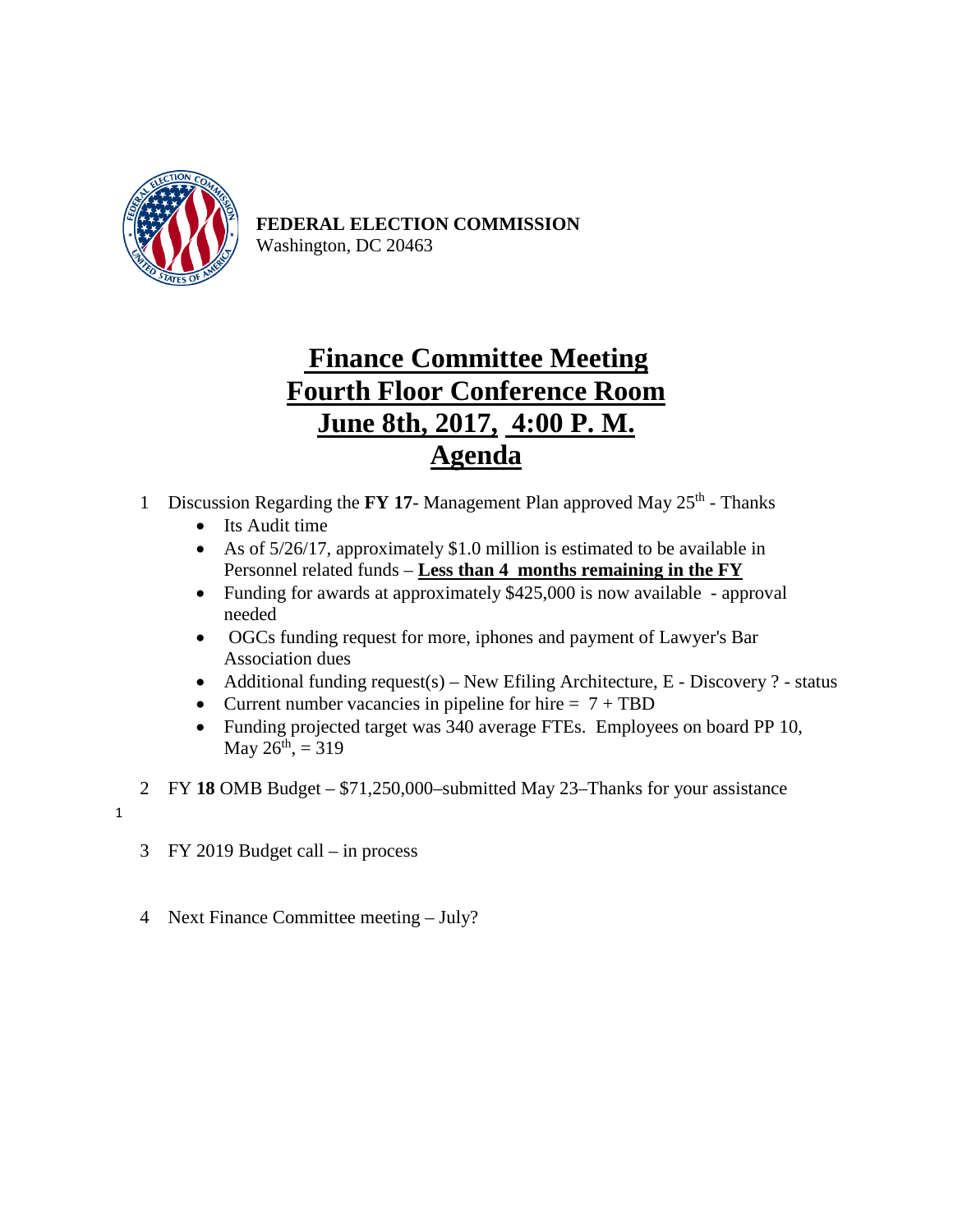

### **Finance Committee Meeting 5th Floor Conference Room July 26th 2017, 2:00 P. M. Agenda – Updated in bold**

- FY 17- Management Plan approved May  $25<sup>th</sup>$
- Audit information
- Less than 3 months remaining in the FY
- Awards funding was estimated at approximately \$425,000 because of new OPM guidance, the Awards calculation is separated into 2 categories, and the recommended FEC funding is up \$527,747. (See below)

| <b>OCFO Summary Awards recommendation for FY 17 Awards</b> |           |           |                                                                             |  |  |
|------------------------------------------------------------|-----------|-----------|-----------------------------------------------------------------------------|--|--|
|                                                            | FY 2016   |           |                                                                             |  |  |
|                                                            | YE        | \$25,067  | = 1.5% of SL total aggregate SL salaries as of PP 19                        |  |  |
|                                                            | FY 2016   |           | = 1.5% of aggregate salaries of all non- SL employees as of PP 19, includes |  |  |
|                                                            | <b>YE</b> | \$485,969 | \$25,000 for potential on the spot awards                                   |  |  |
|                                                            | FY 2016   |           |                                                                             |  |  |
| Per OMB                                                    | YE        | \$511,036 | =1.5% of SL and 1.5 % of non-SLs total aggregate salaries as of PP 19       |  |  |
|                                                            | FY 2016   |           |                                                                             |  |  |
| Guidance                                                   | YF        | \$16,711  | $= 1.0$ % of SL aggregate salaries for Special Act Awards for SLs           |  |  |
|                                                            |           | \$527,747 | = Potential total of SL and Non SL awards for FY 17                         |  |  |

- OGCs funding request for eDiscovery and Anonymous email
- OCIO Additional funding request(s) **Bormium = \$91,300,** New Efiling Architecture,
- Current vacancies in pipeline for hire, **additional 9 requests, see page 2 -**
- Projected target was 340 average FTEs. Employees on board PP 13, July  $8<sup>th</sup>$ , = 321
- Year end closing
- Senior Management Council (SMC)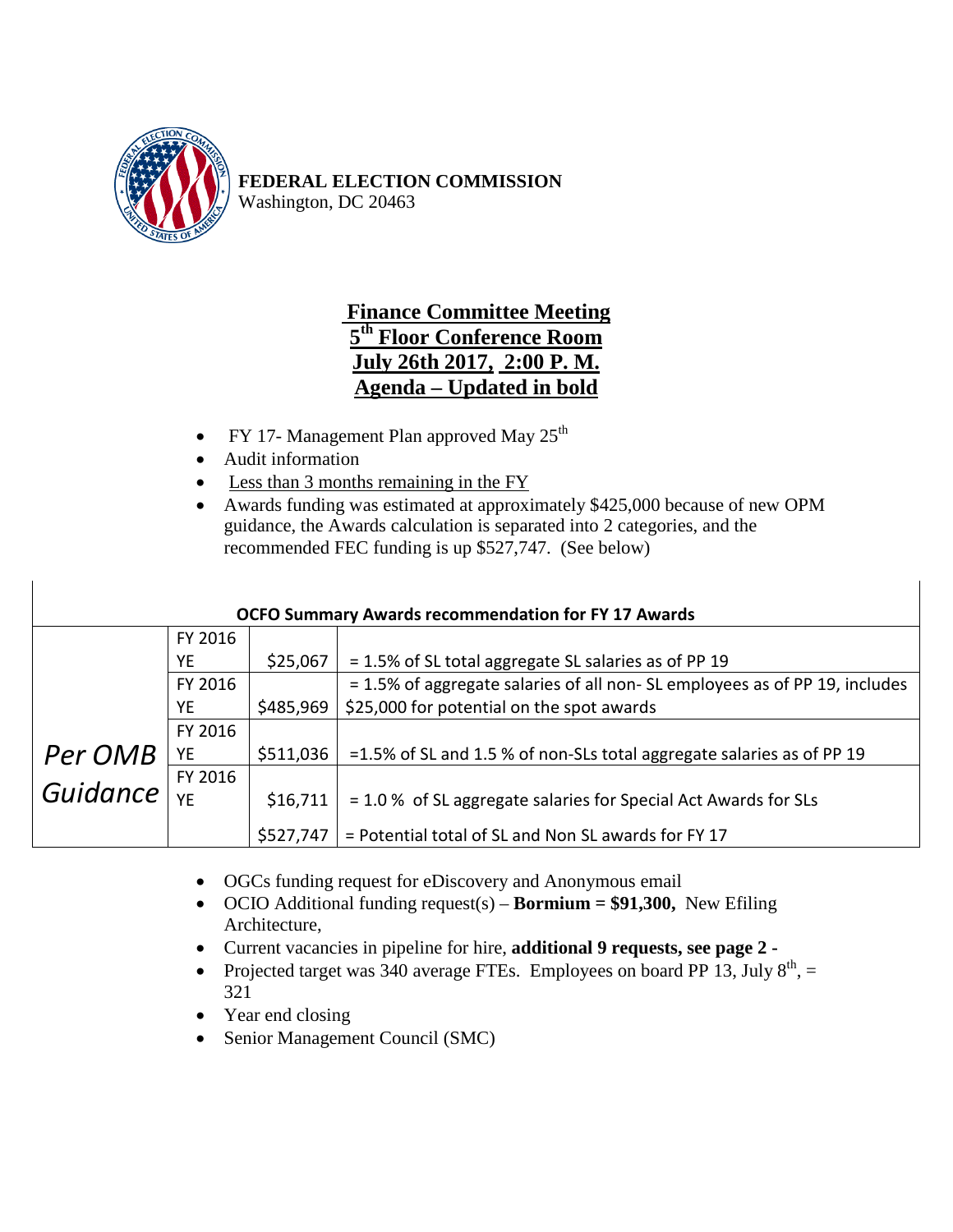### I. FY 18 OMB Budget – \$71,250,000–submitted

#### a) **Press Office requests additional \$23,780 in funding to support "Proposed Change to News and Views Delivery and Format**"

#### **FY 2019 Budget – in progress – due 9/11/17**

#### II. Next Finance Committee meeting – August

|                      |               |                                       | # of             |                                          |
|----------------------|---------------|---------------------------------------|------------------|------------------------------------------|
|                      | <b>Office</b> | <b>Job Title</b>                      | <b>Vacancies</b> | <b>Comments</b>                          |
| Approved 5/11/17     | <b>OCFO</b>   | Accountant                            | 1                | on board                                 |
| Approved 5/11/17     | Compliance    | <b>Coding Clerk</b>                   | $\mathbf{1}$     | on board                                 |
|                      |               | On-boarded:                           | $\mathbf{2}$     |                                          |
| Approved 5/11/17     | Compliance    | Campaign Finance Analyst              | 3                | start date: 8/6/17                       |
| Approved 5/11/17     | <b>OCFO</b>   | <b>Contract Specialist</b>            | $\mathbf{1}$     | start date: 8/6/17                       |
|                      |               | <b>Hired</b>                          | 4                |                                          |
| <b>Approved - In</b> |               |                                       |                  |                                          |
| process              | OCIO          | IT Spec (Security)                    | $\mathbf{1}$     | Tentative offer, waiting on clearance    |
| Approved 6/7/17      | <b>OGC</b>    | Admin Assistant - Litigation          | $\mathbf{1}$     | Tentative offer made                     |
| Approved 5/11/17     | Mgmt&Admin    | Dep. Commission Sec.                  | $\mathbf{1}$     | interviewing                             |
| Approved 5/11/17     | OCIO          | IT Spec (Systems/Ent.Arch)            | $\mathbf{1}$     | reviewing applicatons                    |
| Approved 5/11/17     | OCIO          | IT Mobile Dev. (UX Design)            | $\mathbf{1}$     | reviewing applicatons                    |
| Approved 5/11/17     | OCIO          | IT Spec (App Software)                | $\mathbf{1}$     | interviewing                             |
| Approved 6/7/17      | <b>OCFO</b>   | <b>Contract Specialist</b>            | $\mathbf{1}$     | posting closes 8/3                       |
| Approved 5/11/17     | <b>OSD</b>    | Special Assistant (Mgmt & Program)    | $\mathbf{1}$     | pending vacancy announcement             |
| Approved 5/11/17     | Compliance    | <b>ADRO Director</b>                  | $\mathbf 1$      | pending vacancy announcement             |
| Approved 6/7/17      | OGC           | Attorney/Enforcement (CELA)           | $\mathbf{1}$     | pending vacancy announcement             |
| Approved 6/7/17      | OGC           | Attorney/Enforcement                  | $\mathbf{1}$     | pending vacancy announcement             |
| Approved 6/7/17      | <b>OGC</b>    | Attorney - FOIA Specialist            | $\mathbf{1}$     | pending vacancy announcement             |
| Approved 6/13/17     | Compliance    | Secretary                             | $\mathbf{1}$     | pending vacancy announcement             |
| Approved 6/13/17     | Compliance    | Campaign Finance Analyst              | $\mathbf{1}$     | pending vacancy announcement             |
|                      |               | In-Process:                           | 14               |                                          |
|                      | OIG           | <b>Inspector General</b>              | $\mathbf{1}$     | position description w/ personnel cmte   |
|                      | <b>OCFO</b>   | <b>CFO</b>                            | $\mathbf{1}$     | position description w/ personnel cmte   |
|                      | Mgmt&Admin    | HR Specialist (Policies and Programs) | $\mathbf{1}$     |                                          |
|                      | Mgmt&Admin    | <b>HR Specialist</b>                  | $\mathbf{1}$     | Gary Vogt departure Feb 2017             |
|                      | <b>OGC</b>    | Attorney/Policy                       | $\mathbf{1}$     |                                          |
|                      | <b>OGC</b>    | Attorney/Enforcement                  | $\mathbf{1}$     | P. Reynolds departure                    |
|                      | Compliance    | Campaign Finance Analyst              | 3                | 1 Retirement, 2 resignations (June/July) |
|                      |               |                                       |                  | requesting approval to post, not yet to  |
|                      | Compliance    | Auditor                               | tbd              | hire                                     |
|                      |               | <b>Immediate Requests:</b>            | 9                |                                          |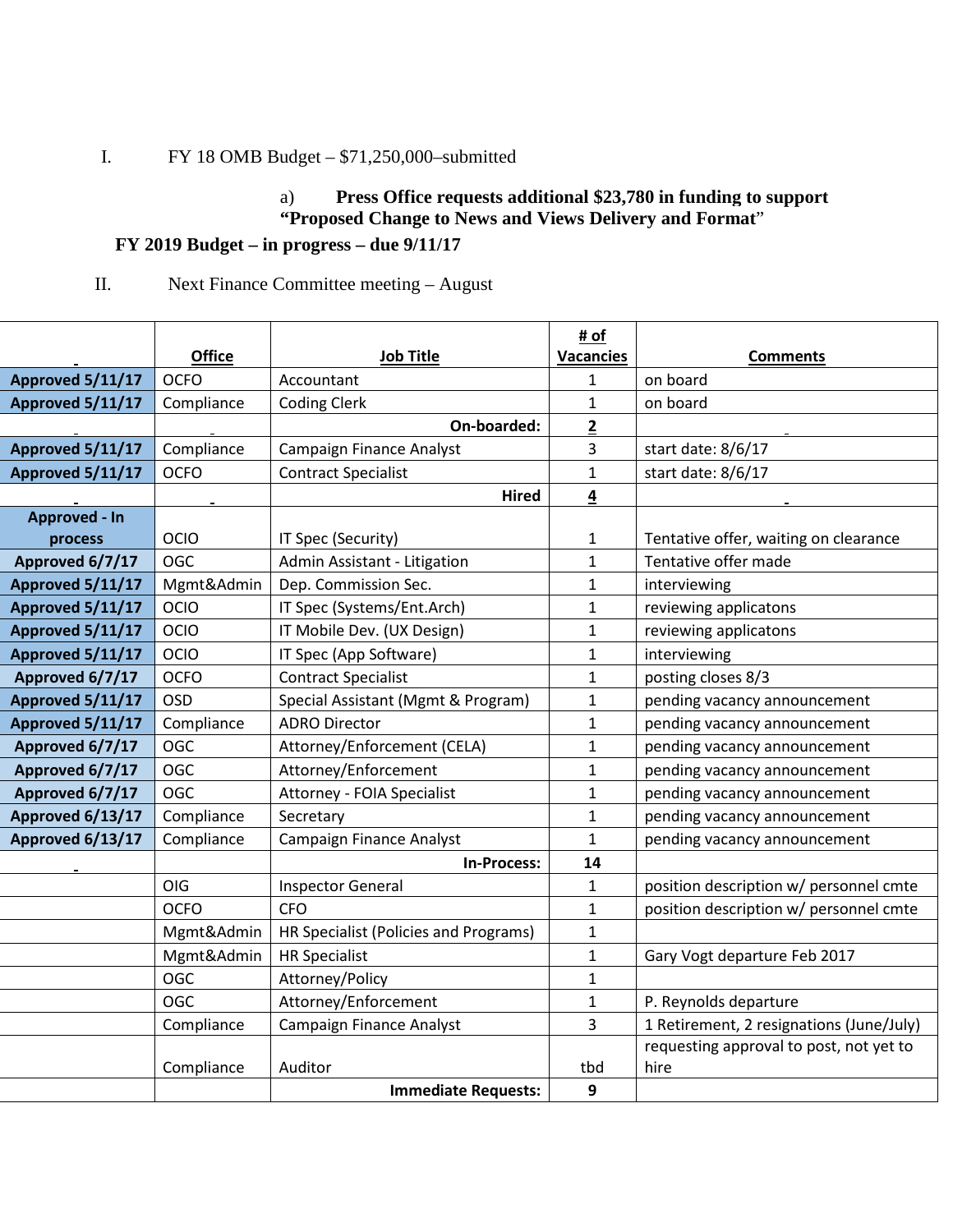

Washington, DC 20463

### **Finance Committee Meeting 4th Floor Conference Room August 22nd , 2017**

- FY 17- Management Plan approved May  $25<sup>th</sup>$
- Audit information
- Less than 45 days remaining in the FY
- Because of new OPM guidance, the Awards calculation is separated into 2 categories; the recommended FEC funding percentage is approximately 86.5% for each category and is still being finalized.
- OGC & OCFO funding request for scanning assistance
- OCIO Additional funding request(s) –
- Current vacancies in pipeline for hire  $= 6$ , additional requests  $= ?$ o OCFO request to hire Accounting Director
- Projected target was 340 average FTEs. Employees on board PP 15, August  $5<sup>th</sup>$ ,  $=$ 317. End of year projection = 323
- Year end closing

|                                 | <b>Initial Total SL</b><br>Awards |                                         | <b>Adjusted for</b><br><b>Budget \$25,067</b> |                                                     | <b>Additional</b><br>funds<br>needed |                  | <b>Total New</b><br>amount |
|---------------------------------|-----------------------------------|-----------------------------------------|-----------------------------------------------|-----------------------------------------------------|--------------------------------------|------------------|----------------------------|
|                                 | Award<br>Amount                   |                                         |                                               | 67.6%                                               |                                      |                  | 86.5%                      |
| <b>SL</b> Performance<br>Awards | \$                                | 37,100                                  | \$                                            | 25,067                                              | \$                                   | 7,025            | \$32,092                   |
| SL Special Act<br>Awards        |                                   | <b>TBD</b>                              | \$                                            | 16,711                                              |                                      | $\boldsymbol{0}$ |                            |
|                                 |                                   |                                         |                                               |                                                     |                                      |                  |                            |
|                                 |                                   | <b>Initial Total BU</b><br>& NBU Awards |                                               | <b>Adjusted for</b><br><b>Budget</b><br>\$485,969   |                                      |                  |                            |
|                                 |                                   | <b>Estimated Award</b><br>Amount        |                                               | 86.5% of<br><b>Estimated</b><br><b>Award Amount</b> |                                      |                  |                            |
| NBU & BU Total<br>Awards        | \$                                | 559,110                                 | \$                                            | 483,630                                             |                                      | $\bf{0}$         |                            |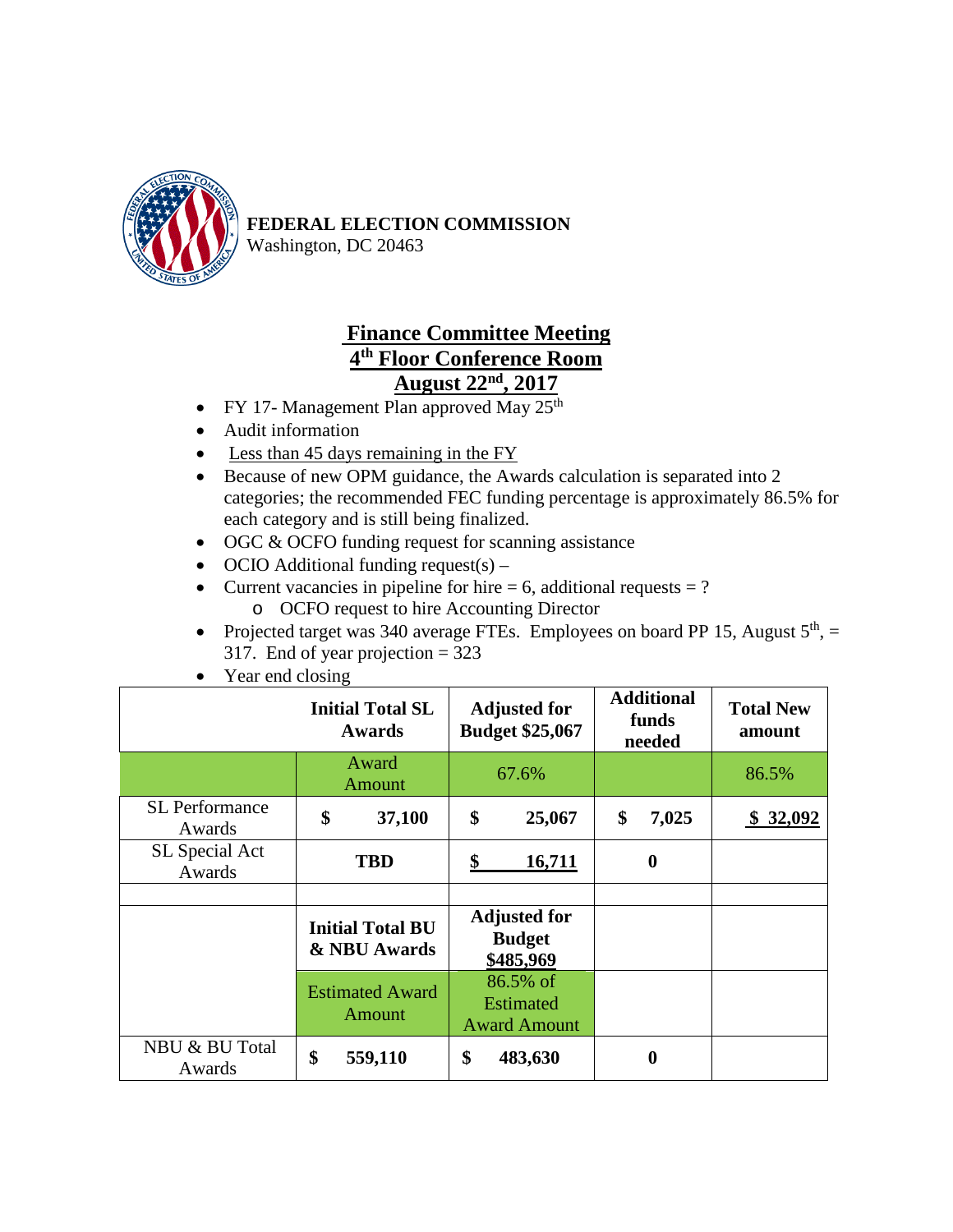- 1 FY 18 OMB Budget \$71,250,000– CR expected to begin the FY to December
- 2 FY 2019 Budget in progress –flat line funding guidance due 9/11/17
- **3** Next Finance Committee meeting September ?



### **Finance Committee Meeting 4th Floor Conference Room September 6th 2017 2:00 PM**

- FY 17- Management Plan approved May  $25<sup>th</sup>$
- Audit information
- Less than 25 days remaining in the FY
- Awards for remaining employees should be in check dated 9/11/17
- OGCs funding request for scanning assistance
- OCIO Additional funding request(s) –
- Current vacancies in pipeline for hire  $= ?$ , additional requests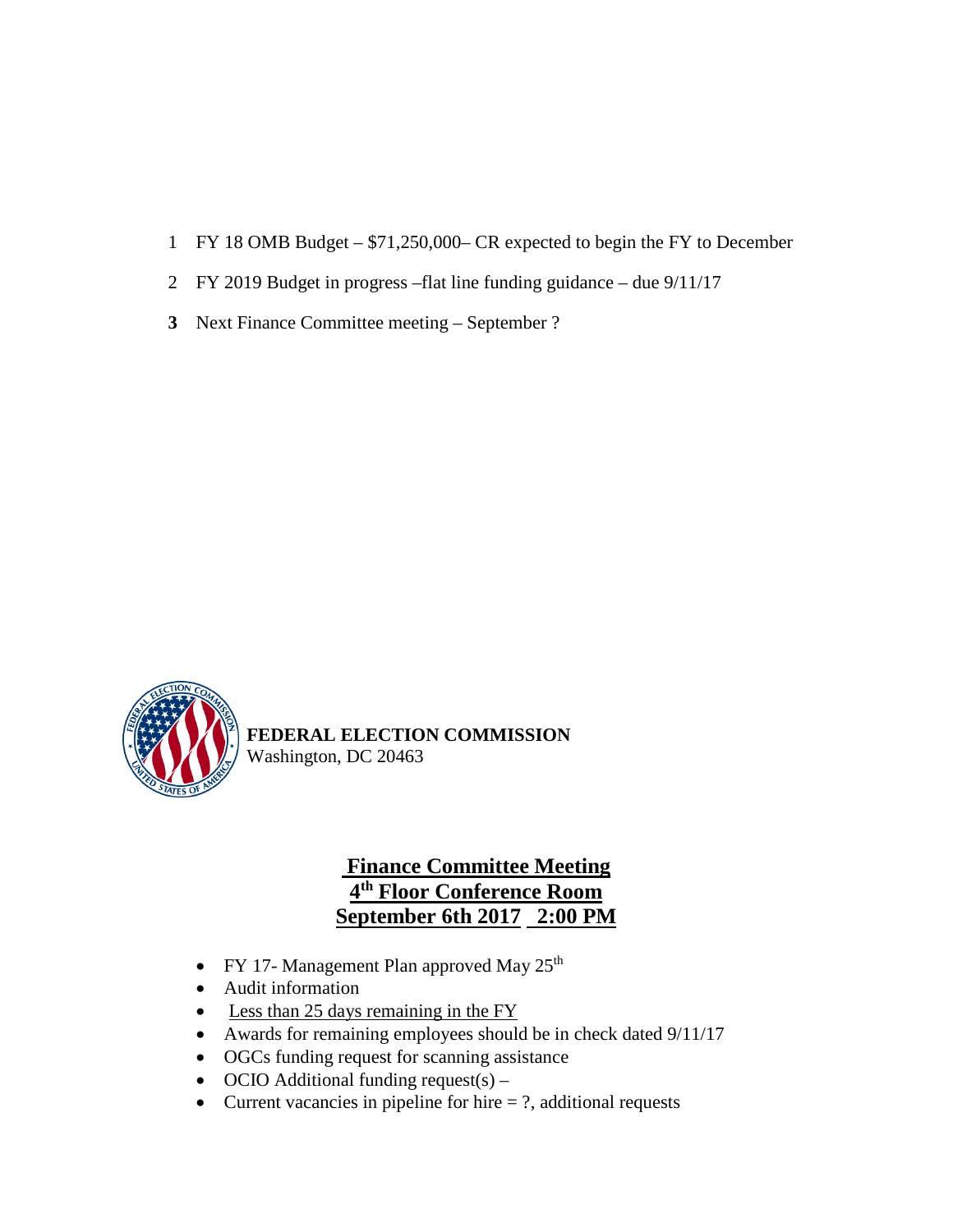- o OCFO request to hire Accounting Director
- Projected target was 340 average FTEs. Employees on board **PP 16, August 19th, = 320**
- Year end closing
- 1 FY 18 OMB Budget \$71,250,000– CR expected to begin the FY to December Duane
- 2 FY 19 OMB request is \$71.63 million, **\$381K** increase, **.53%** from FY 18– due 9/11/17

#### **Draft sent yesterday, Final document due to Commission Secretary by COB Friday.**

3 Next Finance Committee meeting – ?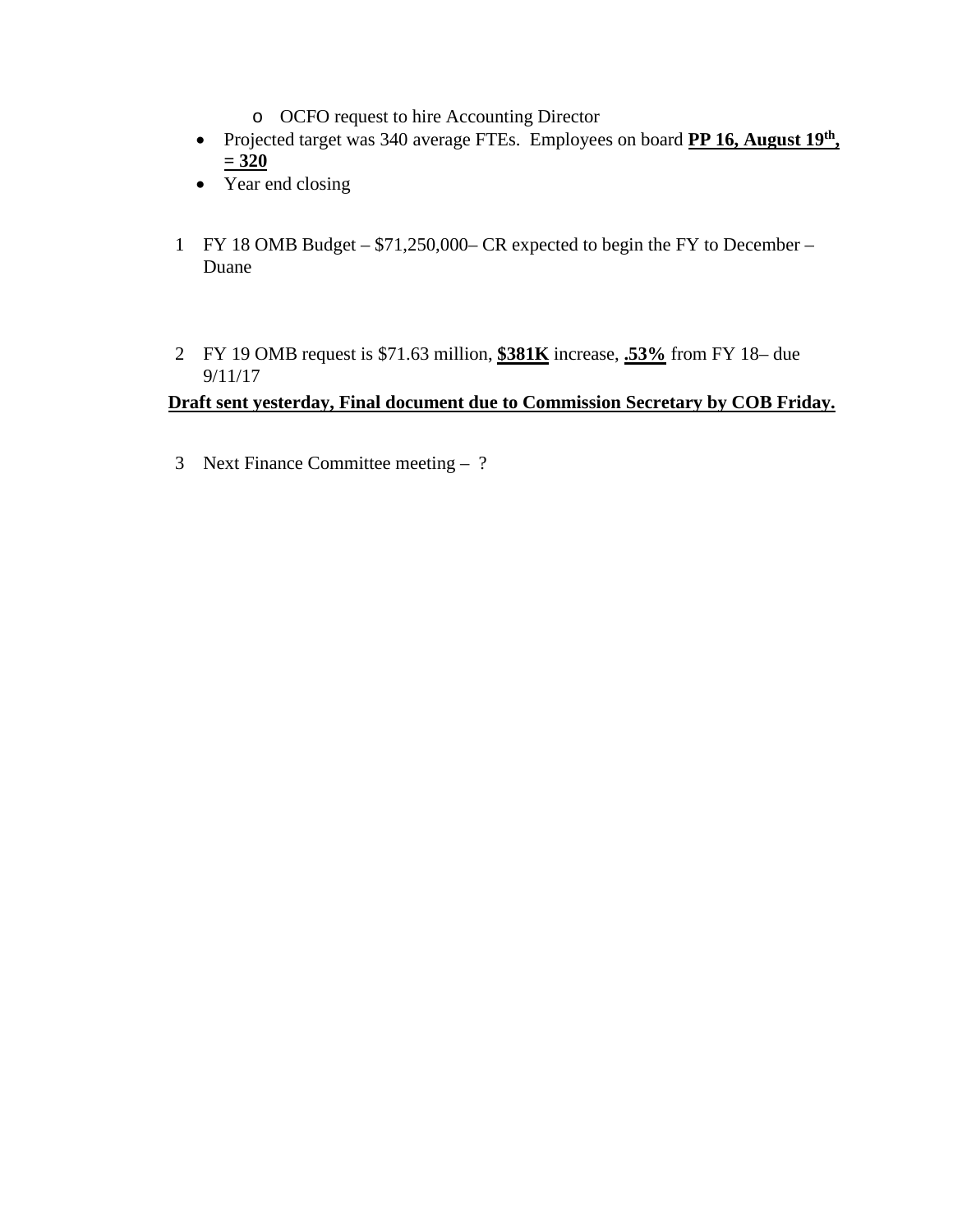

### **Finance Committee Meeting 4th Floor Conference Room January 30th , 2018, 2 PM**

- FY 18- Draft High level Management Plan Personnel 68% = \$48,450,000 Non Personnel 32% = \$22,800,000. FY 17 actual - Personnel 67% = \$47,501,000 – Non Personnel 33% = \$23,153,000. 322 staff on board 9/30/17
- Employees on board  $\overline{PP}$  26, January  $6^{th}$ , = 316
- FY 2019 Congressional Budget Justification due February  $12^{\text{th}}$ . Anticipate circulating to Commissioners on February 1st.
- Potential Awards for FY 2018 Not presently funded
- Move info Ed Holder
- I. Next Finance Committee meeting February ?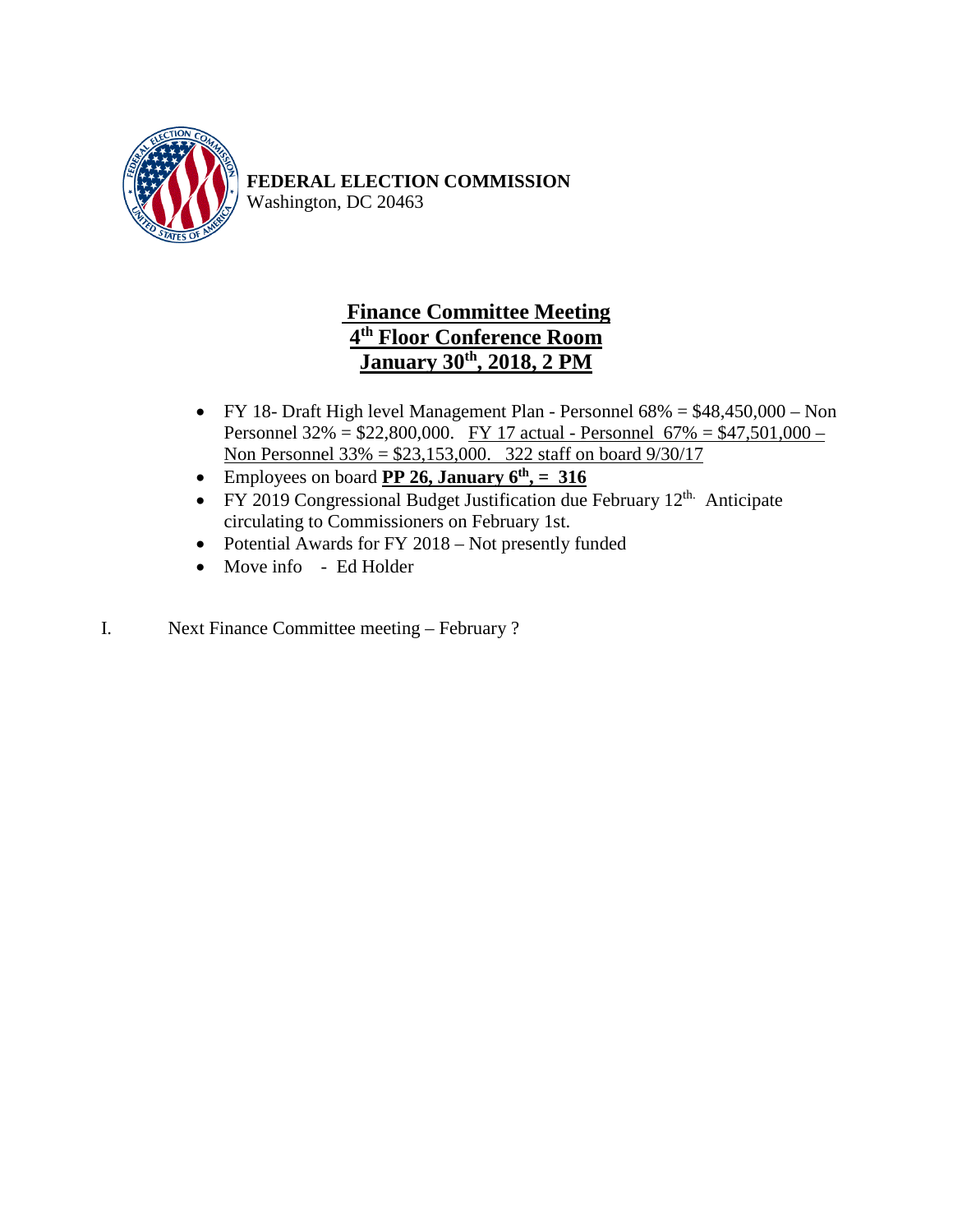

### **Finance Committee Meeting Conference Room – 1097C or Hearing room April 24th , 2018, 2 PM**

- FY 18- Draft Management Plan needs approval attached**. Personnel = 68.5%, Non Personnel = 31.5%.** Attrition after PP8, April 28th not identified. Tenant Improvement credit from 999 E Street, approximately \$400,000 not included.
- Importance of timely approval of the Management Plan Duane Pugh
- Legislative outlook Duane Pugh
- FTEs end of PP 3, Feb 17,  $= 315$ , Employees on board end of PP 7, April 14th,  $=$ 313
- Potential Performance Awards for FY 2018 Same guidance as previous year presently not approved – approximately \$525,000 in Management Plan.
- OCIO funding requests o Lotus Notes Application Conversion = \$350,000
- Personnel actions TBD Rebecca
- Audit kickoff meeting, April  $17<sup>th</sup> FYI$
- Move information Ed Holder
- Next Finance Committee Meeting May ?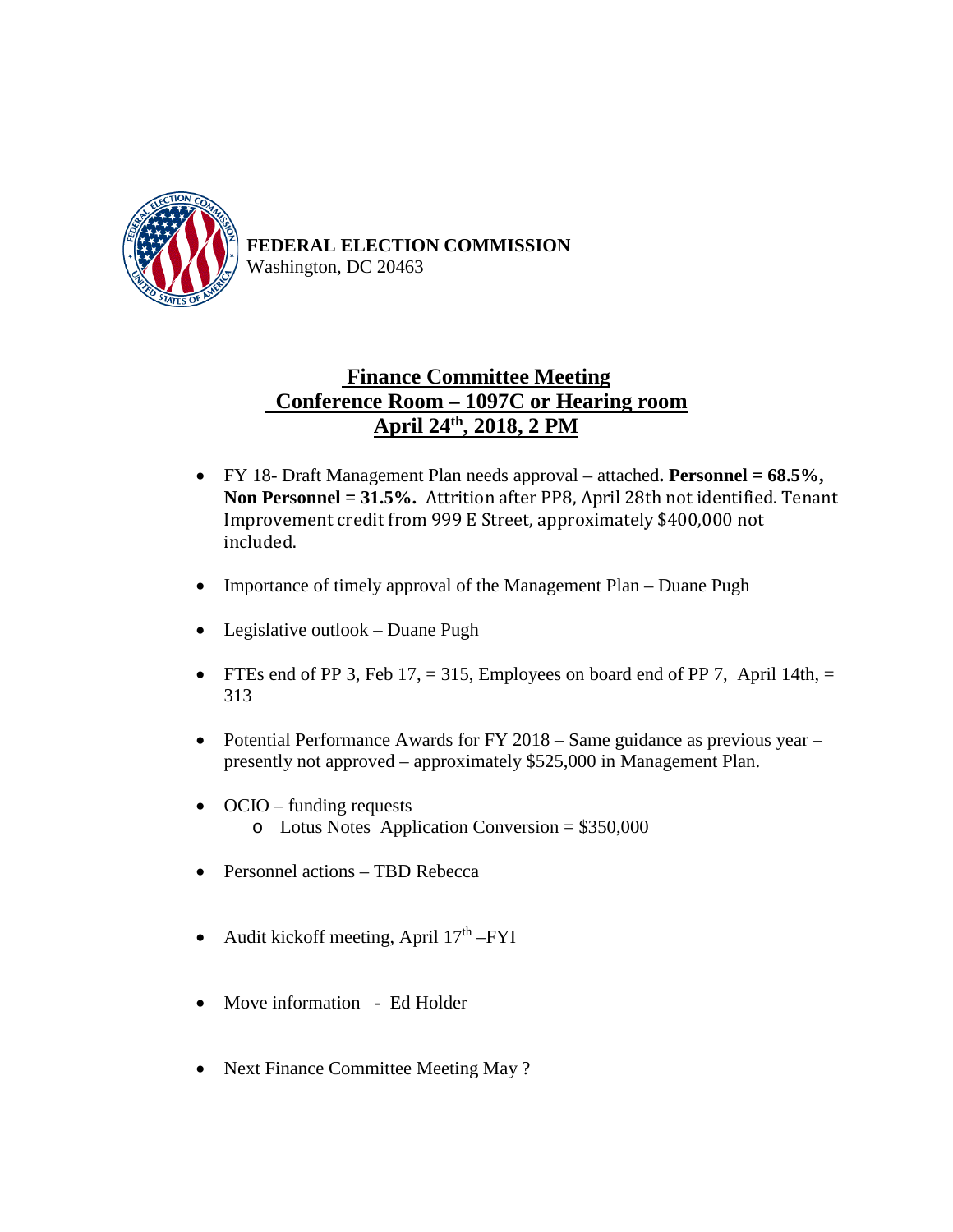

## **Finance Committee Meeting Twelfth Floor Conference Room April 2nd, 2019, 2:00 P. M. Agenda**

- I. Discussion Regarding the FY 2019 Draft Management Plan
	- a. Draft provides \$71.25 million (71% in personnel  $& 29\%$  in non-personnel obligations)
	- b. Summary version due to Congress on April 16<sup>th</sup>
	- c. Update spending projections at the end of June, which may identify additional funds
- II. Discussion of New Reporting Requirements
	- a. DATA Act Requirements
	- b. Intergovernmental Reconciliations
- III. Congressional Update
- IV. FY 2021 Budget Development Update
- V. Audit Update
- VI. FTE and Hiring Update
- VII. Discuss Next Finance Committee meeting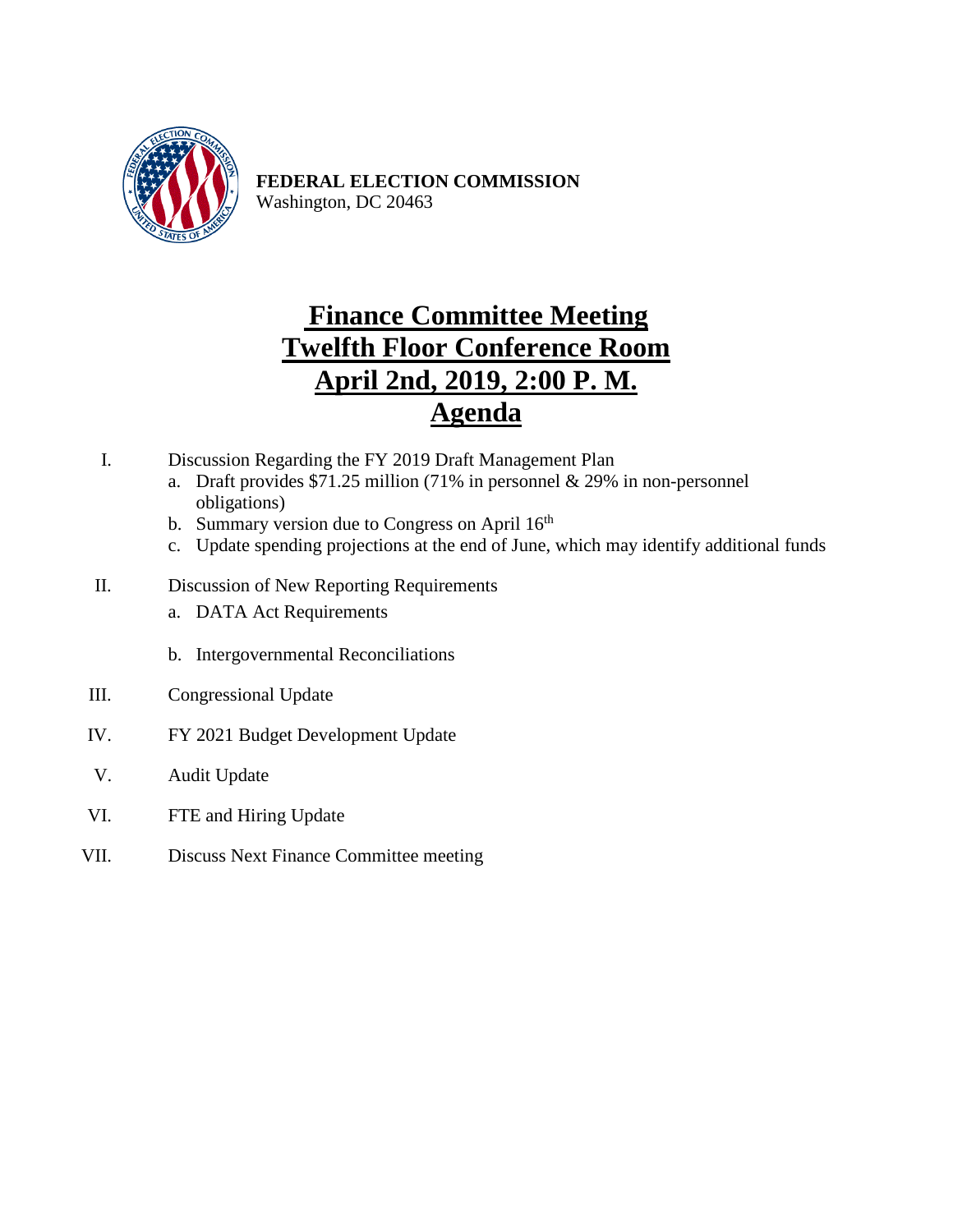| Kevin Deeley/FEC/US | To | Commissioners Office, Duane Pugh/FEC/US@FEC<br>Gregory Scott/FEC/US@EEC, Deborah |
|---------------------|----|----------------------------------------------------------------------------------|

| <b>NEVIH DEEIEVIFECTUS</b> | 10             | Commissioners Office, Duane Pugn/FEC/US@FEC. |
|----------------------------|----------------|----------------------------------------------|
|                            |                | Gregory Scott/FEC/US@FEC, Deborah            |
| 02/08/2012 09:47 AM        |                | Chacona/FEC/US@FEC                           |
|                            | СC             | Anthony Herman/FEC/US@FEC, Christopher       |
|                            |                | Hughey/FEC/US@FEC, Robert Knop/FEC/US@FEC,   |
|                            |                | Amy Rothstein/FEC/US@FEC                     |
|                            | <b>Subject</b> | <b>Regs Committee</b>                        |
|                            |                |                                              |

The Regs Committee will meet tomorrow starting at 10 am (and ending no later than 11) in the 4th floor conference room. Rulemaking prioritization for this year is on the agenda. A preliminary list is attached to help facilitate that conversation.

(See attached file: 2012 Rulemaking Priorities.doc)

à,

à. ÷,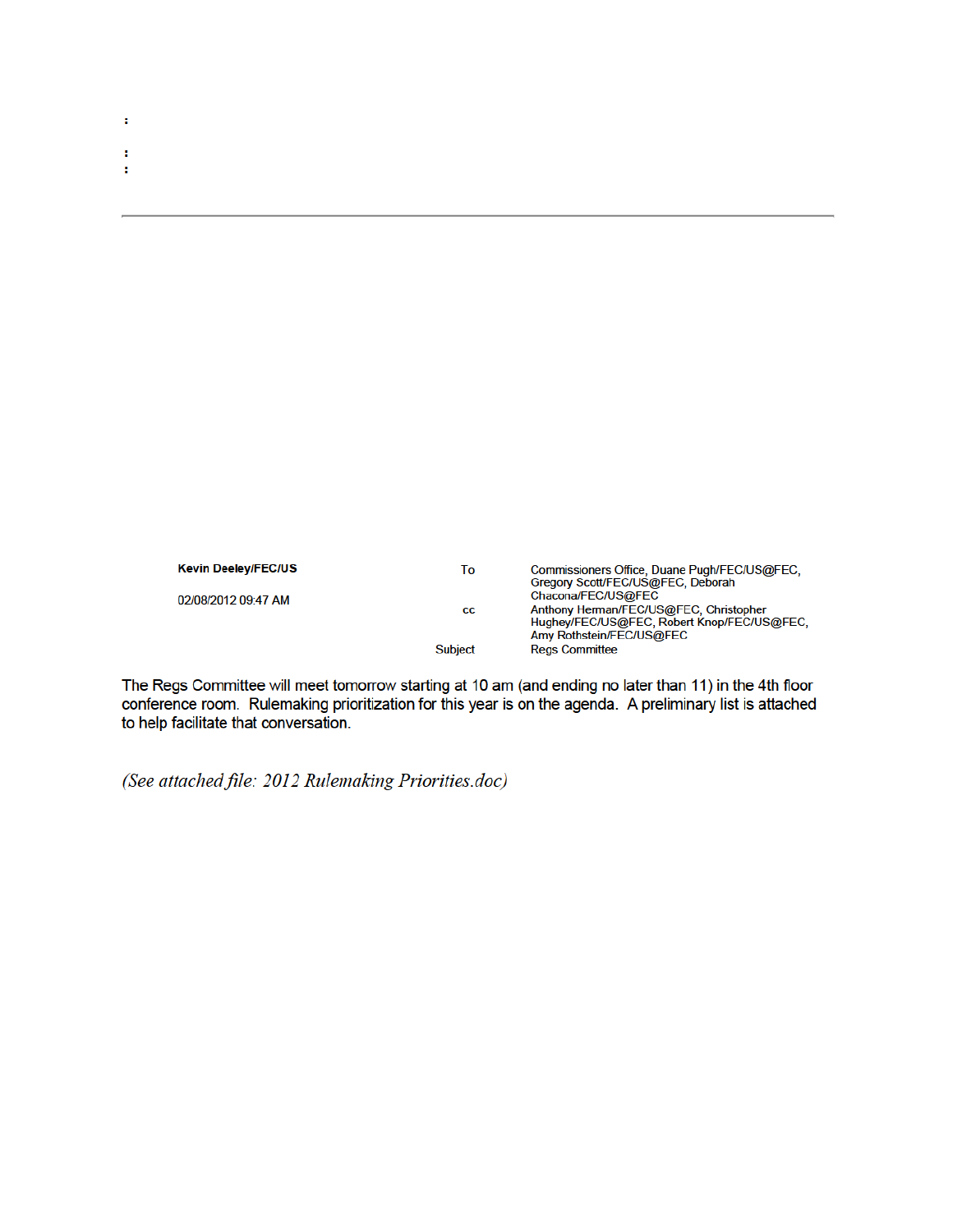From: Kevin Deeley [mailto:kdeeley@fec.gov] Sent: Tuesday, April 17, 2012 1:54 PM To: Commissioners Office <commissionersoffice@fec.gov>; Duane Pugh <dpugh@fec.gov>; Gregory Scott <gscott@fec.gov>; Deborah Chacona <dchacona@fec.gov> Cc: Amy Rothstein <arothstein@fec.gov>; Anthony Herman/FEC/US; Esther D Heiden <egyory@fec.gov>; Joanna Waldstreicher <jwaldstreicher@fec.gov>; Robert Knop <rknop@fec.gov>; Theodore Lutz <tlutz@fec.gov> **Subject: Regs Committee meeting** 

The Regs Committee will meet tomorrow starting at 10:30 am in the 4th floor conference room.

The tentative plan is:

- 10:30 11:15 Corporate/labor IE/EC rulemaking (questions document circulated earlier is below)
- 11:15 Finish setting rulemaking priorities, begun at last meeting.
- Time permitting, return to the corporate/labor IE/EC rulemaking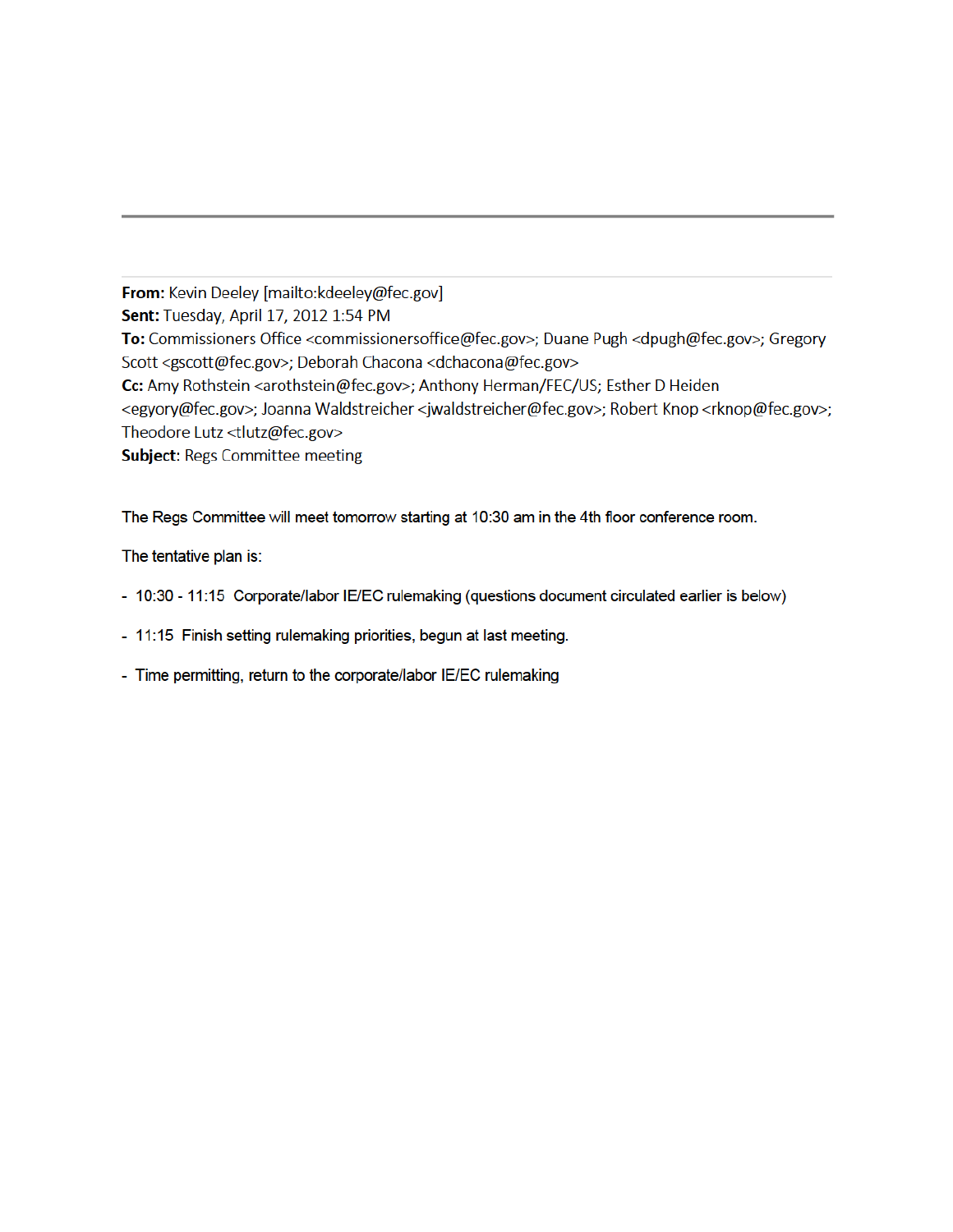| From:        | <b>Adav Noti</b>                                             |  |  |
|--------------|--------------------------------------------------------------|--|--|
| To:          | <b>Regulations Committee</b>                                 |  |  |
| Subject:     | Regulations Committee meeting                                |  |  |
| Date:        | Wednesday, January 22, 2014 1:17:00 PM                       |  |  |
| Attachments: | <b>Technological Modernization NPRM Outline.docx</b>         |  |  |
|              | CFR Corrections -- Revised Draft Final Rules (01-22-14).docx |  |  |
|              | REG 2013-03 (Senate IE reporting) Draft NPRM (01-13-14).docx |  |  |
|              | CFR Corrections -- Unused Suggestions (01-22-14).docx        |  |  |

Vice Chair Ravel and Commissioner Hunter, please find below a list of items that we understand the Regulations Committee would like to discuss at tomorrow's meeting. Also attached are the corresponding documents, except for one that we hope to circulate this evening. If there are any other items that you would like us to be prepared to discuss at the meeting, please let us know. Thank you.

(1) Technological modernization: NPRM outline (circulated 12/6/13) *(See attached file: Technological Modernization NPRM Outline.docx)*

(2) Administrative fines expansion: Initial discussion (document to be circulated)

(3) Place of filing Senate IE reports: Draft NPRM (circulated 1/13/14) *(See attached file: REG 2013-03 (Senate IE reporting) Draft NPRM (01-13-14).docx)*

(4) Corrections to 11 C.F.R.:

(a) Draft final rule (revised version below includes additional staff suggestions received after original circulation on 1/13/14) *(See attached file: CFR Corrections -- Revised Draft Final Rules (01-22-14).docx)*

(b) Staff suggestions not included in draft final rule (new document) *(See attached file: CFR Corrections -- Unused Suggestions (01-22-14).docx)*

Adav Noti Acting Associate General Counsel Federal Election Commission 999 E Street NW Washington, DC 20463 (202) 694-1384 | anoti@fec.gov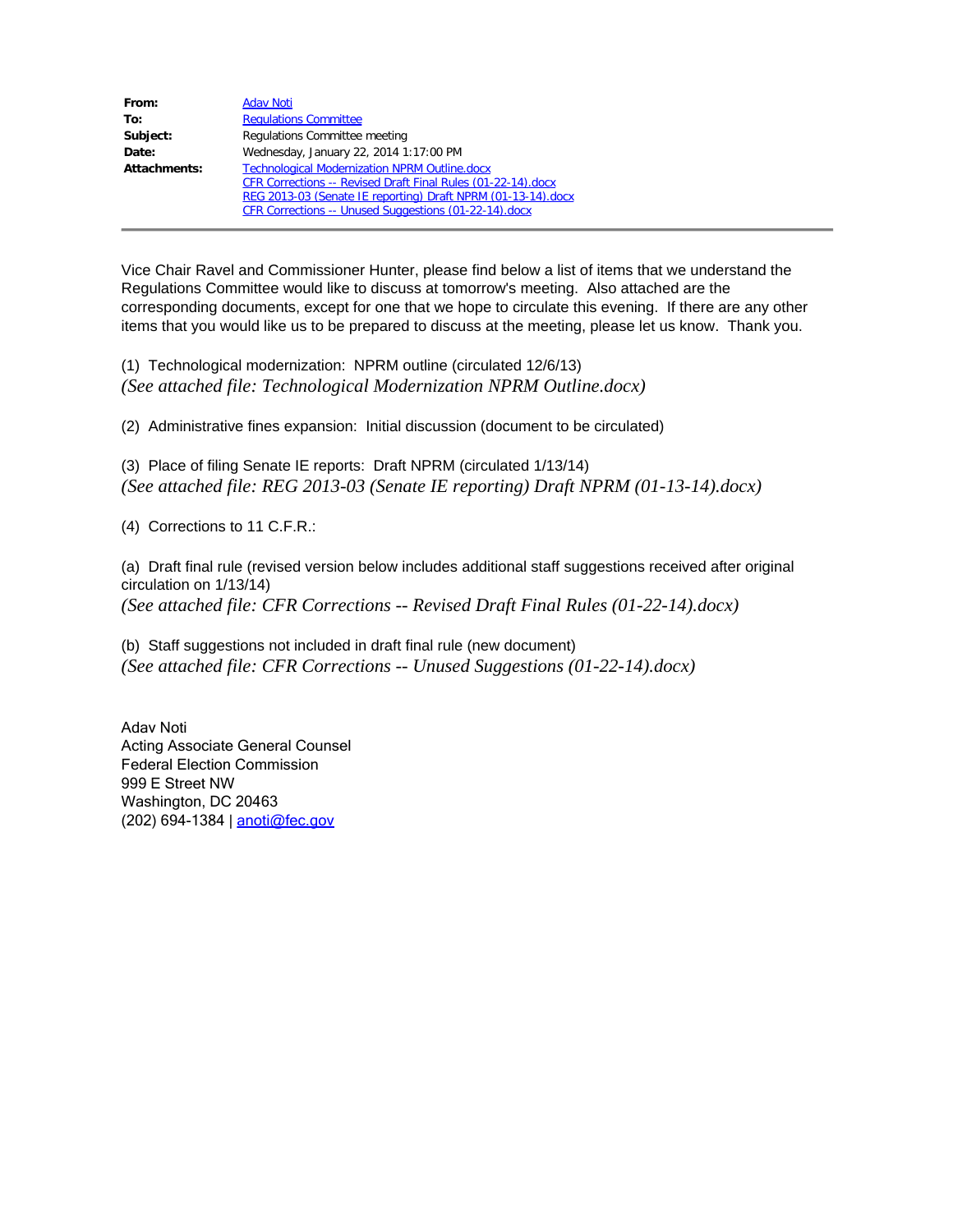| From:    | Laura Basford/FEC/US                           |
|----------|------------------------------------------------|
| To:      | <b>Requlations Committee</b>                   |
| $Cc$ :   | <b>Troy McCurry/FEC/US</b>                     |
| Subject: | Current Agenda - Regulations Committee Meeting |
| Date:    | Tuesday, March 04, 2014 3:09:00 PM             |
|          |                                                |

All,

Below is our working agenda for the regulations committee meeting, set for tomorrow at 2 PM:

1. Admin Fines Expansion - Privileged & Confidential

2. Nationwide IEs - discussion about how to prepare an NPRM on this issue; any thoughts from OGC about definition of "nationwide IEs" I sent last week: "Nationwide independent expenditures" are independent expenditures, as defined in 2 USC 431(17) and 11 CFR 100.16, which are made in support of or in opposition to a Presidential primary candidate and which will be publicly disseminated in a manner that does not limit the recipients of the communication by state, region or geographical location, and does not target any state, region or geographical location."

Please let Troy and I know if you have any questions or comments.

Thanks,

Laura

Laura Basford Counsel, Office of Vice Chair Ann Ravel (202) 694-1022 | lbasford@fec.gov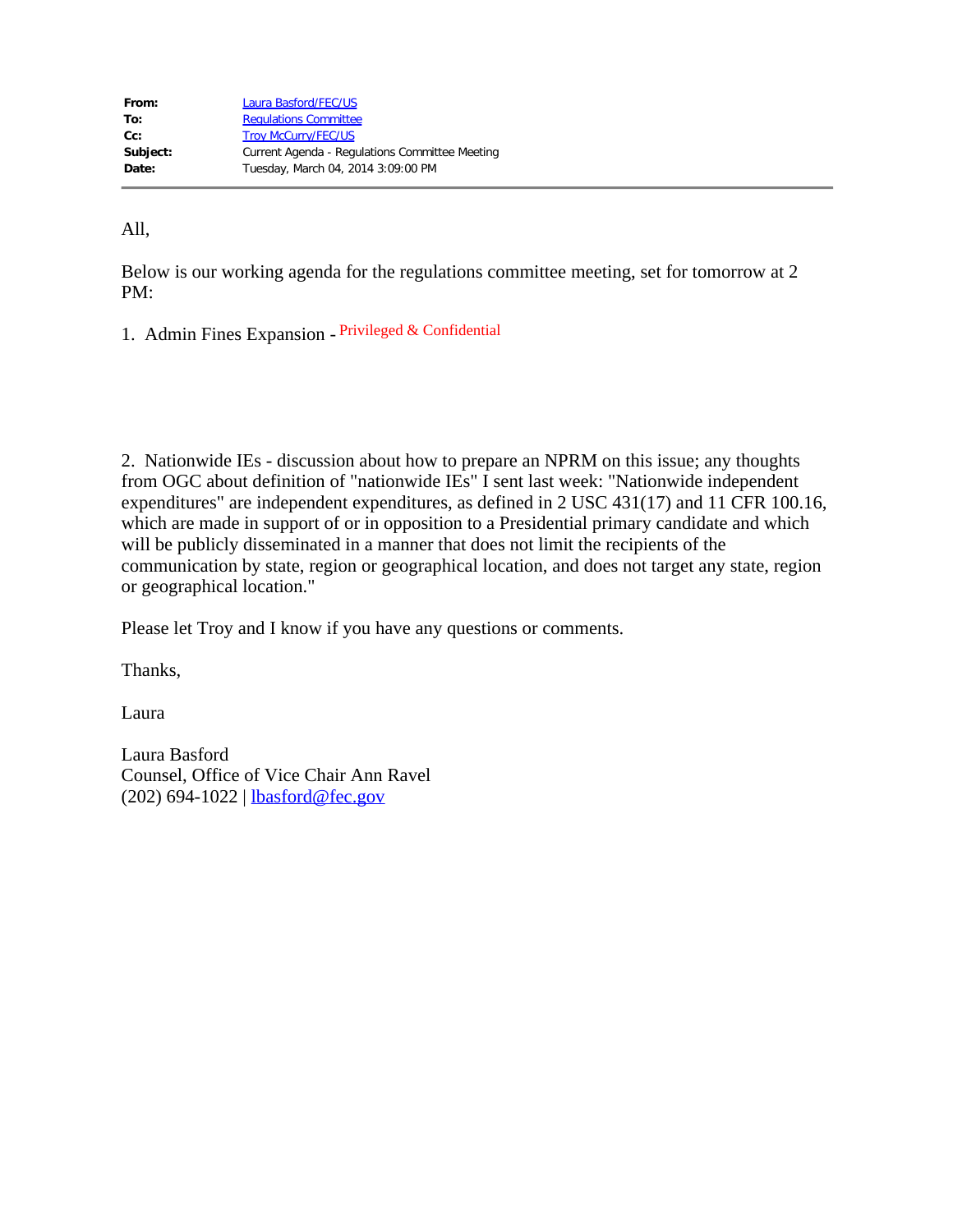| From:    | <b>Alex Tausanovitch/FEC/US</b>            |
|----------|--------------------------------------------|
| To:      | <b>Requlations Committee</b>               |
| Subject: | Regulations Committee Agenda for Wednesday |
| Date:    | Monday, June 22, 2015 6:00:00 PM           |

Below is the agenda for the Regulations Committee meeting on Wednesday, June 24, at 2:30 PM. We will be meeting in the 4th floor conference room.

Agenda for June Regs Committee Meeting

- 1. Admin Fines/Forms Petition
- 2. Public Contractor Petition
- 3. Draft NPRM on Senate IE Reporting
- 4. NPRM Outline on Party Committee Segregated Accounts
- 5. Proposed Notice to Respondents of Information Sharing by the Commission
- 6. Proposed Statement of Policy Regarding the Public Disclosure of Closed Enforcement Files
- 7. Technological Modernization rulemaking
- 8. Third Party Appearances to Discuss Advisory Opinions
- 9. Draft Notice of Disposition on Candidate Debates